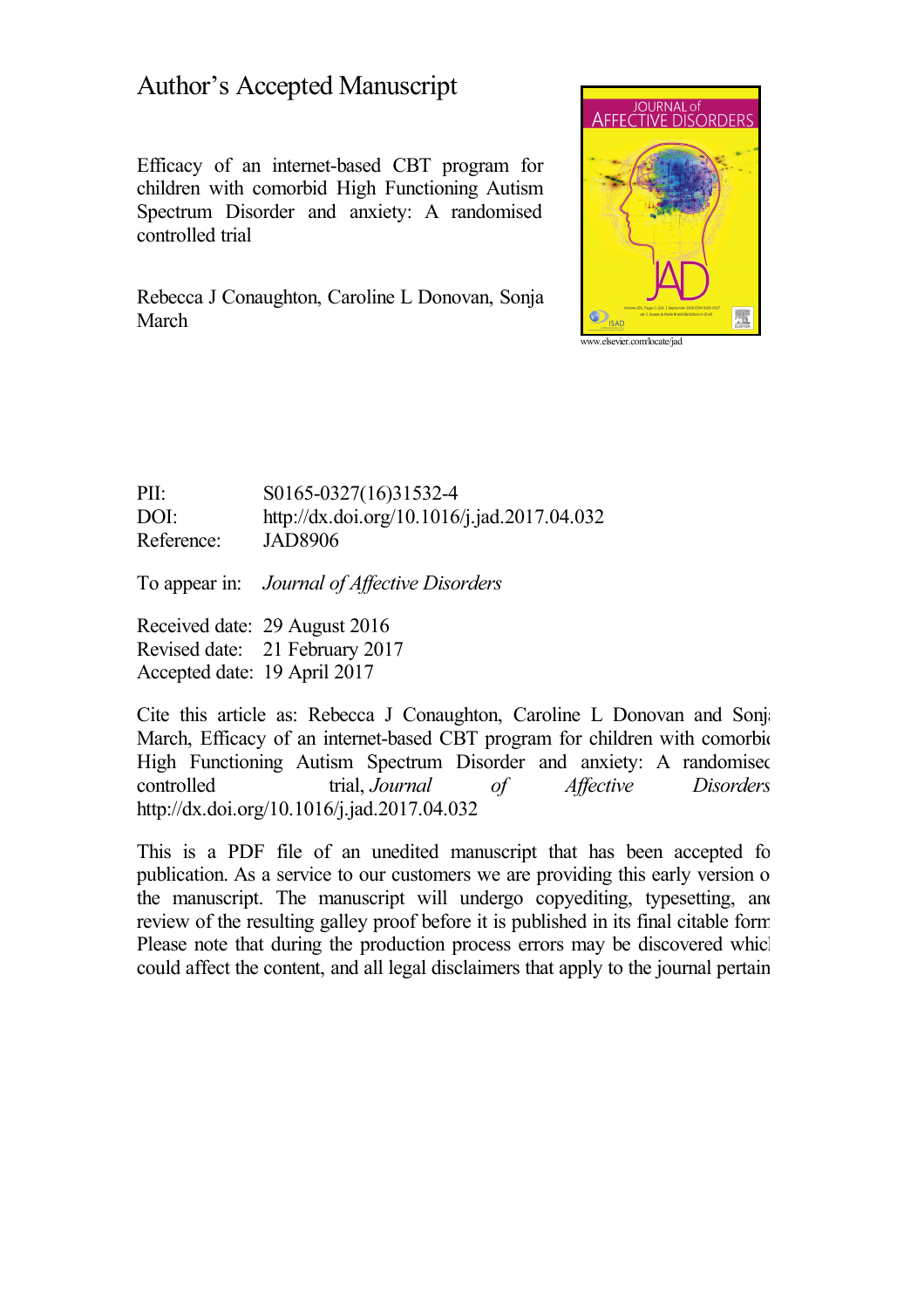### **ACCEPTED MANUSCRIPT** Efficacy of an internet-based CBT program for children with comorbid High Functioning

Autism Spectrum Disorder and anxiety: A randomised controlled trial Rebecca J Conaughton<sup>a</sup>, Caroline L Donovan<sup>a\*</sup>, Sonja March<sup>b</sup> <sup>a</sup>School of Applied Psychology, Menzies Health Institute Queensland, Mount Gravatt Campus, Mount Gravatt, QLD, Australia, 4122 <sup>b</sup>School of Psychology and Counselling, Institute for Resilient Regions, University of Southern Queensland, Springfield Campus, Springfield, Qld, Australia,4432 rebecca.conaughton@griffithuni.edu.au c.donovan@griffith.edu.au \*Corresponding author: Caroline Donovan, School of Applied Psychology, Griffith University, Mount Gravatt Campus, Mount Gravatt, QLD, Australia, 4122. TEL: +61 7 3735 3401, FAX: +61 7 3735 3388.

### **Abstract**

#### **Background:**

All trials conducted to date on BRAVE-ONLINE for youth anxiety disorders have excluded children with High Functioning Autism Spectrum Disorder (HFASD) and therefore it is unknown whether these programs might be beneficial to HFASD children. The aim of this study was to evaluate the efficacy of BRAVE-ONLINE in HFASD children with an anxiety disorder.

**Methods:** Forty-two HFASD children, aged 8 to 12 years, with an anxiety disorder, and their parents, were randomly assigned to either the BRAVE-ONLINE condition (NET) or a waitlist control (WLC). Diagnostic interviews and parent/child questionnaires were completed at pretreatment, post-treatment and 3-month follow-up.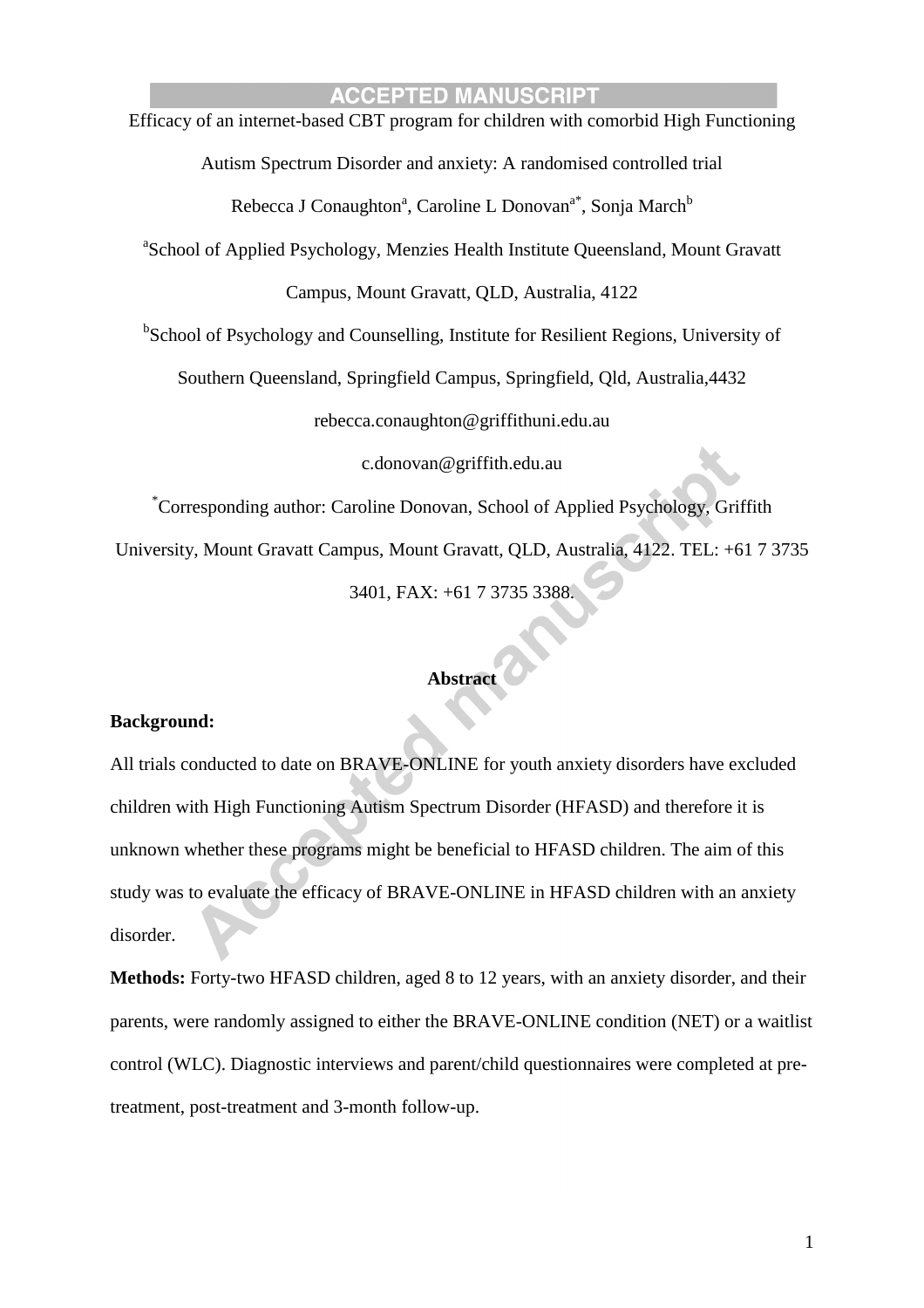**Results:** At post- assessment, compared to children in the WLC condition, children in the NET condition demonstrated a significantly greater reduction in number of anxiety diagnoses, clinical severity of diagnosis, and self and parent reported anxiety symptoms, as well as significantly greater increases in overall functioning. However, loss of primary diagnosis in this sample was lower than in previous studies.

**Limitations:** The small sample size, coupled with attrition rates, makes it difficult to generalise the findings of the study to HFASD population and to conduct analyses regarding mediators, moderators and predictors of outcomes.

**Conclusions***:* The BRAVE-ONLINE program may be useful in reducing anxiety symptoms in HFASD children, although the effects are less strong than those found in neurotypical children for a variety of reasons.

#### KEYWORDS:

Autism Spectrum Disorder, HFASD, child anxiety, cognitive-behavior therapy, computer, Internet.

#### **Introduction**

High Functioning Autism Spectrum Disorder (HFASD) is a neuro-developmental condition characterised by impairment in social and communication skills, restricted and repetitive patterns of behaviours, motor difficulties and sensory hypersensitivities in the context of normative intelligence (APA, 2013; Green et al., 2012; Sudholsky et al., 2008). Comorbid childhood anxiety in children with Autism Spectrum Disorder (ASD) is as high as 80% (Sukhodolosky, Bloch, Panza and Reichow, 2013), with 40% of children meeting criteria for an anxiety disorder (van Steensel et al., 2011). Understandably, comorbid anxiety can have a deleterious impact on the lives of children living with HFASD and their families, as it not only fosters its own negative consequences, it exacerbates core deficits of the disorder (Ghaziuddin, 2005; Sukholdolsky et al., 2008).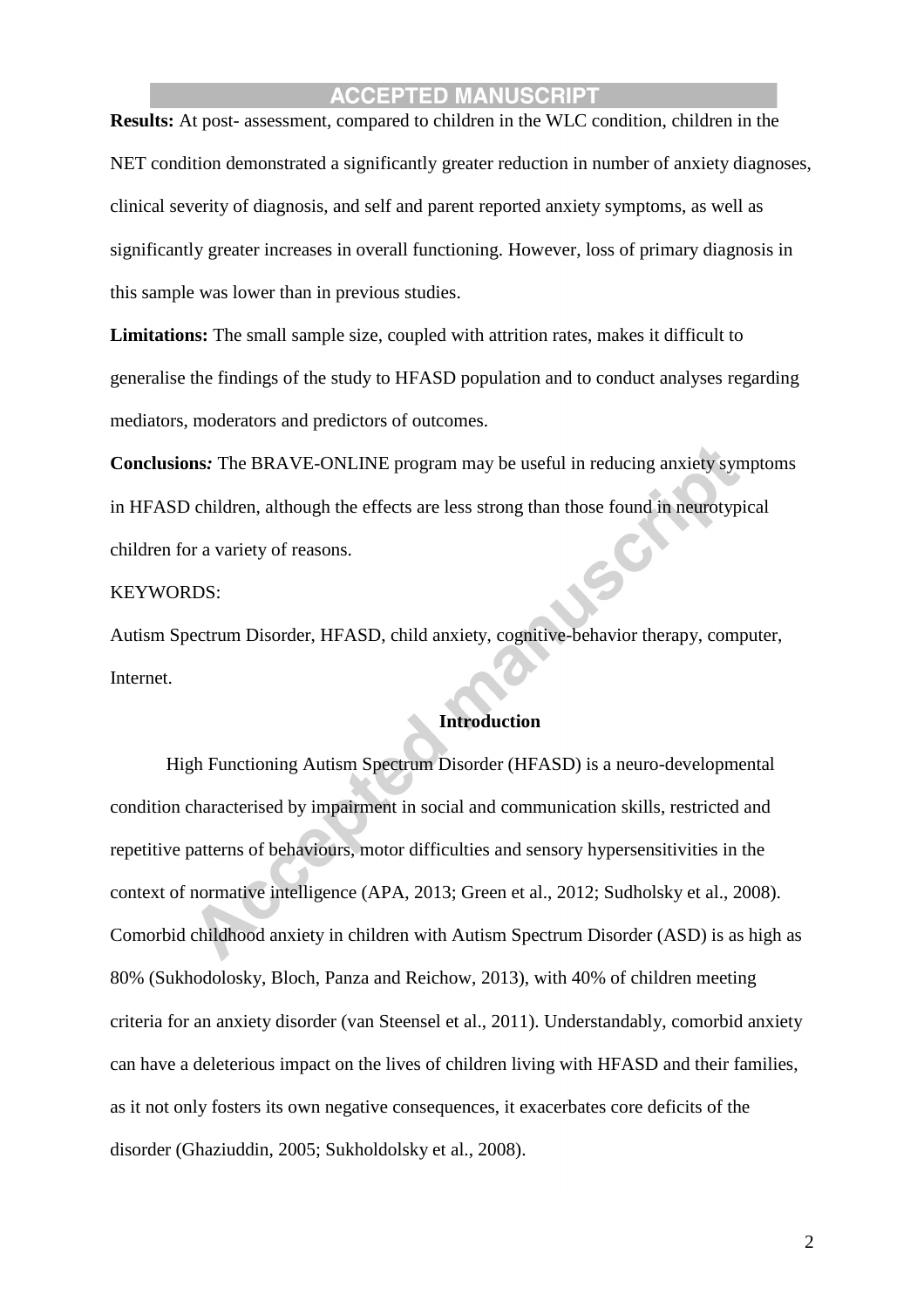Research examining the use of cognitive behaviour therapy (CBT) for treating anxiety in children with HFASD has modified traditional CBT to better accommodate the unique profile of children with the disorder, and has now reached "probably efficacious" status according to the Chambless and Hollon (1998) criteria for empirically-validated treatments (Rudy et al., 2013). Common modifications involve increasing affective education, taking a more behavioural focus, targeting co-occurring ASD difficulties, increasing parental involvement and visual cues, and incorporating special interests (Attwood, 2008; Green & Wood, 2013).

Sofronoff, Attwood and Hinton (2005) were among the first to modify CBT for children with HFASD and anxiety, finding that children in both the child only, and the parent involved conditions demonstrated significantly greater reductions in parent-reported levels of child anxiety compared to the WLC condition at 3-month follow up (Sofronoff, Attwood, & Hinton, 2005). Since that time, there have been a number of studies investigating the efficacy of modified CBT treatment protocols for anxiety with positive results (see Chalfant, Rapee, & Carrol, 2007; Fuji et al., 2013; Lang, Regester, Lauderdale, Ashbaugh and Haring, 2010; McNally Keehn, Lincoln, Brown, & Chivara, 2013; Reaven, Blakeley-Smith, Culhane-Shelburne, & Hepburn, 2012; Reaven et al., 2009; Scarpa & Reyes, 2011; Sukhodolosky et al., 2013; Sung et al., 2011; Storch et al., 2013, 2015; Wood & Drahota, 2005; Wood et al., 2009, 2015). Furthermore, in a recent systematic meta-analytic review of modified CBT for the treatment of anxiety in children with HFASD, it was found that modified CBT was superior to control conditions with a moderate effect size, and upon removal of child reported outcomes, the effect size increased (Ung, Selles, Small and Storch, 2015).

Although it is clear that modified CBT works for anxious HFASD children, we do not know whether unmodified CBT programs for anxiety disorders might also be efficacious for this population. In the myriad of trials conducted on CBT for youth anxiety, HFASD children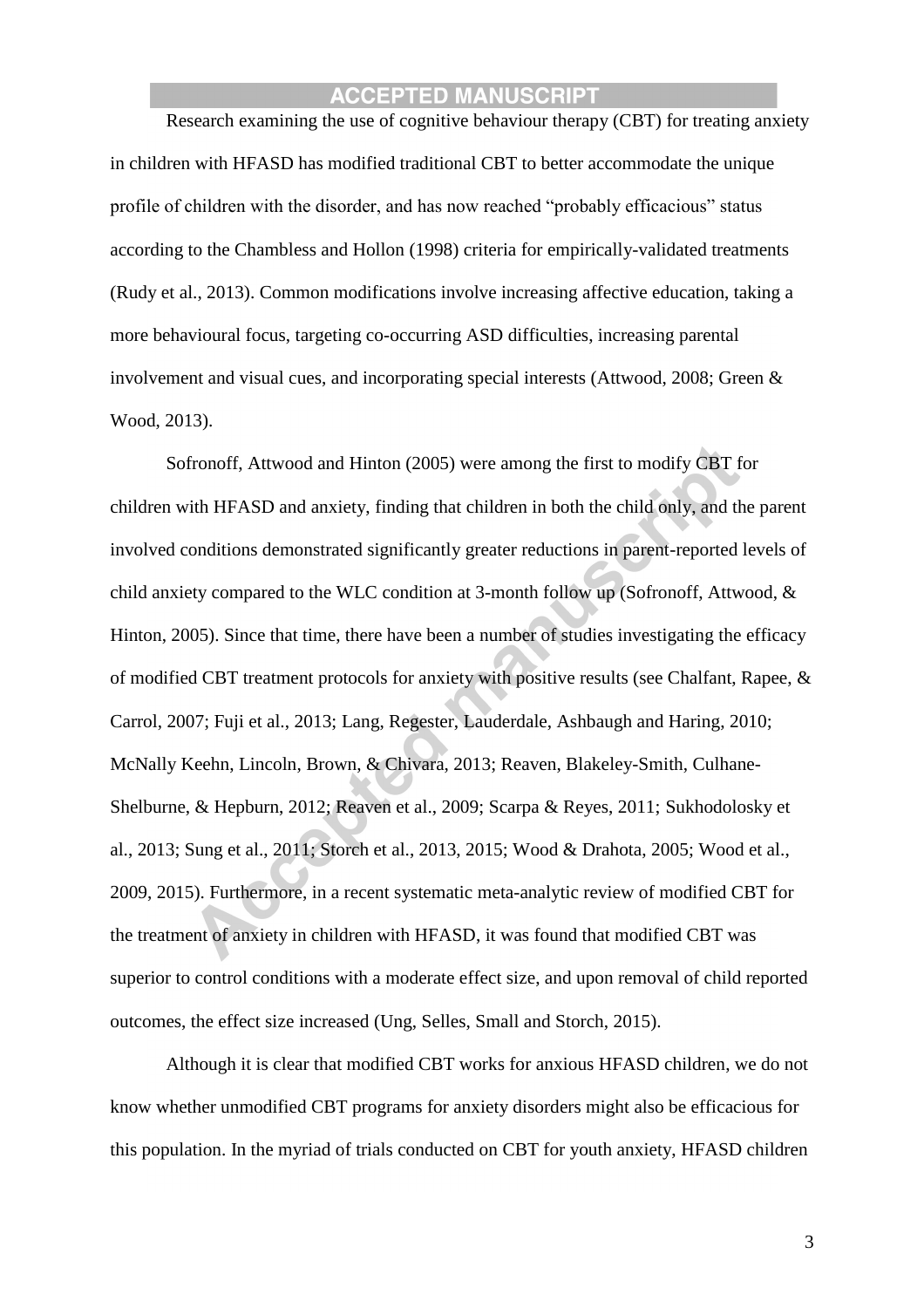have been routinely excluded, and therefore it remains unknown whether or not such programs would actually be helpful for these children. Indeed, it has been largely assumed that modifications are required for CBT anxiety programs to be efficacious, yet this has not actually been shown to be the case empirically to our knowledge. It is important to ascertain whether unmodified CBT programs might actually assist HFASD children with anxiety, as there are significantly more unmodified programs available to families, some of which are freely available. In contrast, modified CBT programs are less prolific and require specialist knowledge and training to deliver. If unmodified CBT programs are found to be efficacious for even a sub-group of HFASD children, it may reduce the significant burden on specialist agencies and allow families to more quickly, easily and affordably receive the help they require. Of particular usefulness in terms of availability, cost and convenience, is the potential for computer-based CBT programs for anxiety to be trialled with HFASD children.

Computer-based CBT programs were developed in an attempt to reach the significant number of youth who either do not seek, or seek but do not receive, appropriate health services. It is thought that up to 80% of youth with anxiety disorders do not access or utilise the available health services (Booth et al., 2004; Boyd et al., 2007; Essau, 2005; Merikangas et al., 2011; Owens et al., 2002). A number of barriers to mental health help-seeking have been put forward including; stigma, poor mental health literacy, uncertainty regarding where to access support, unable to afford support costs, believing the problem would rectify itself, wanting to work the problem on their own or with help from family or friends, being a single parent, unemployed, and residing in a rural area (Booth et al., 2004; Lawrence et al., 2015; Lin, Goering, Offord, Campbell, & Boyle, 1996; Merikangas et al., 2011; Parikh, Wasylenki, Goering, & Wong, 1996; Wang et al., 2005). Computer-based approaches circumvent many of these barriers as they can be accessed anytime, within any setting (e.g. home, work, school)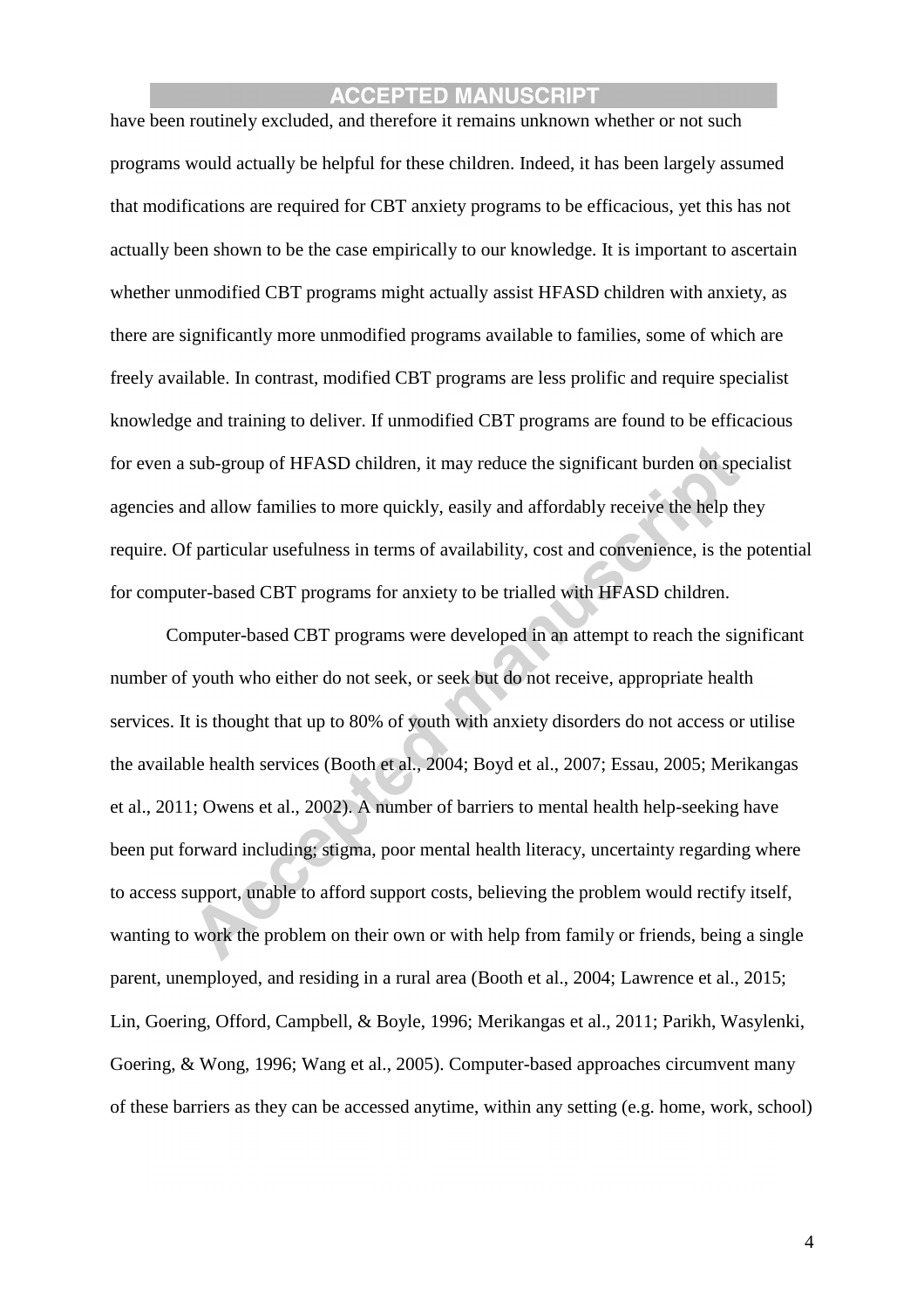and offer a sense of privacy and confidentiality (James et al, 2007, 2013; Richardson, Stallard, & Velleman, 2010).

In addition to the advantages of computer-based CBT approaches discussed above, there are other reasons why computer-based CBT might be particularly useful and appealing to HFSAD youth. It is widely acknowledged that children with HFASD have specific interests, a frequent one of which is technology (Attwood, 2004, 2008). Thus, computerised CBT treatments may arguably increase the likelihood for success through desire for engagement, enjoyment and subsequent reduction in affective dysregulation. Furthermore, online CBT programs are highly visual, animated, entertaining, and structured, attributes that ASD experts recommend for programs of any kind targeting ASD children (Attwood, 2004; Donoghue, Stallard, & Kucia, 2011; Odom et al., 2003; Sofronoff et al., 2005). Additionally, as HFASD families have numerous competing demands, offering a program that is flexible and able to be undertaken within the family home and schedule, may remove the associated stress and difficulties that go along with attending a clinic.

For all of the above reasons, this study aimed to evaluate the efficacy of an unmodified, online CBT program for anxiety disorders (BRAVE-ONLINE) in a sample of HFASD children. Spence and colleagues (March et al, 2009; Spence, Holmes, March & Lipp, 2006; Spence et al., 2011) have systematically evaluated BRAVE-ONLINE in a series of randomised controlled trials (RCTs). In their initial RCT, Spence, Holmes, March and Lipp (2006) compared the BRAVE program delivered partially via the Internet (CLIN-NET), with clinic based delivery (CLINIC) and a WLC group for children aged 7-14 years with a diagnosis of anxiety. The CLINIC group and CLIN-NET groups both demonstrated significantly greater reductions in anxiety from pre-to-post treatment compared to the WLC, with minimal differences between the two treatments in terms of efficacy. In the second RCT, March, Spence and Donovan (2009) examined the efficacy of a fully online version of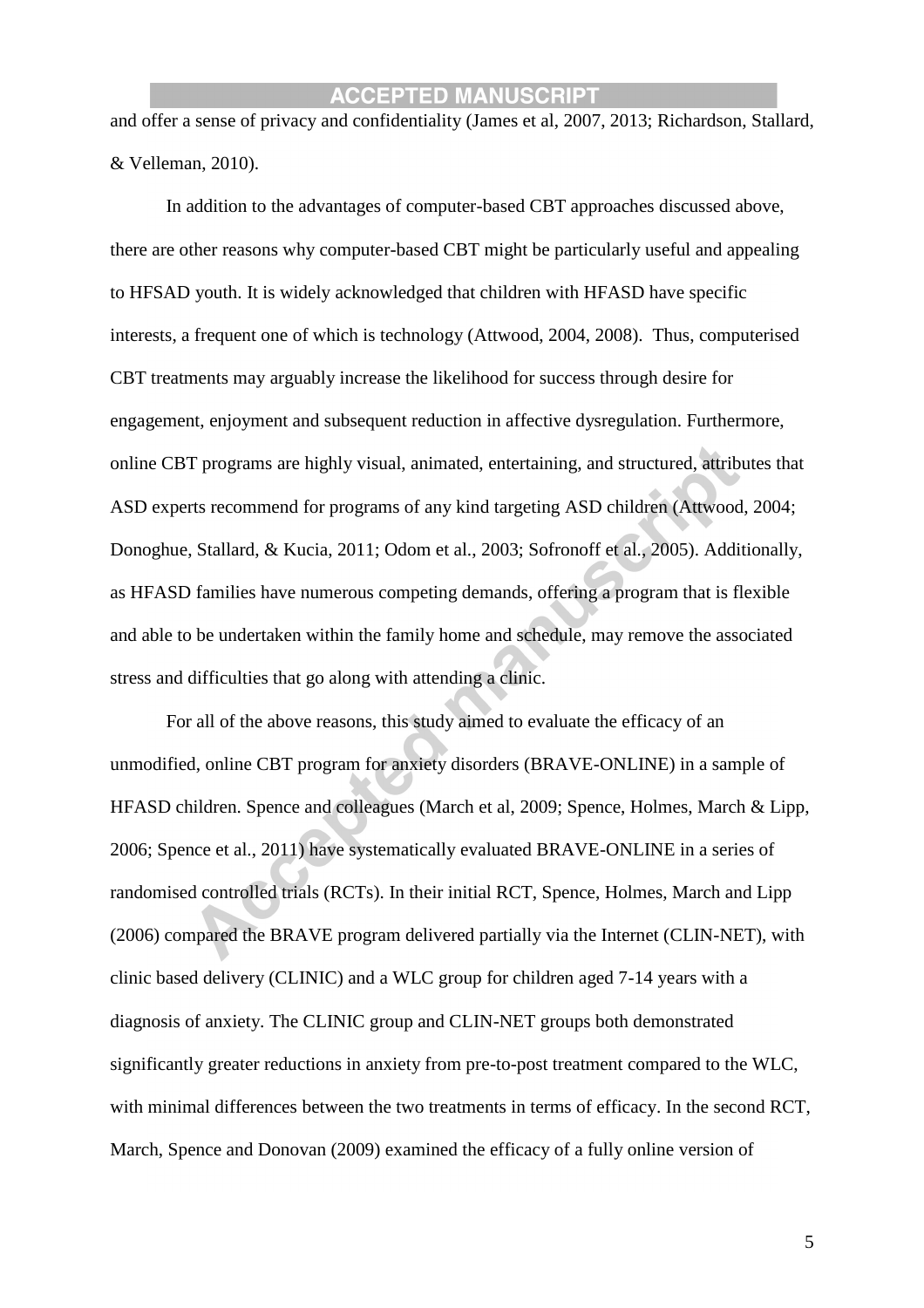BRAVE (NET) for children aged 7-12 years compared to a WLC. At 6-month follow-up, 75% of children in the NET group no longer met criteria for their primary anxiety diagnosis, and 60.7% were free of all anxiety diagnoses. The final RCT trialled an adolescent version of BRAVE-ONLINE (NET) compared to clinic delivery (CLIN) and a WLC, in a sample of 115 adolescents aged 12 to 18 years with an anxiety diagnosis (Spence et al., 2011). By 12-month follow-up, 78.4% of the NET group and 80.6% of the CLIN group were free of their primary anxiety diagnosis, with minimal differences between the online and clinic versions conditions in terms of efficacy.

As noted above, unmodified CBT anxiety programs, whether they be face-to-face or computer-based, have not been tested in terms of their efficacy with HFSAD children. This study sought to examine the efficacy of the BRAVE-ONLINE program for HFASD children aged 8 to 12 years with an anxiety disorder. It was hypothesised that from pre to posttreatment, NET children would demonstrate: greater remission; greater reduction in number of anxiety diagnoses, anxiety severity, anxiety symptoms, internalising behaviours; and a greater improvement in overall level of functioning, compared to WLC children. It was further hypothesised that these improvements would be maintained at 3-month follow-up.

#### **Method**

#### **Participants**

Forty-two Australian children aged between eight and twelve years (M=9.74; *SD* = 1.3) with HFASD (AS) and one of their parents (97.6% mothers, 2.4% fathers) participated in the study. Table 1 outlines the socio-demographic information for the treatment group, the waitlist control group, and the total sample. As is evident from Table 1, 36 (85.7%) of the participants were male and 6 (14.3%) were female, with the majority being born in Australia. The majority of children (81%) resided with both biological parents, and had one or more siblings (97.6%). None of the families identified as being of Aboriginal and/or Torres Strait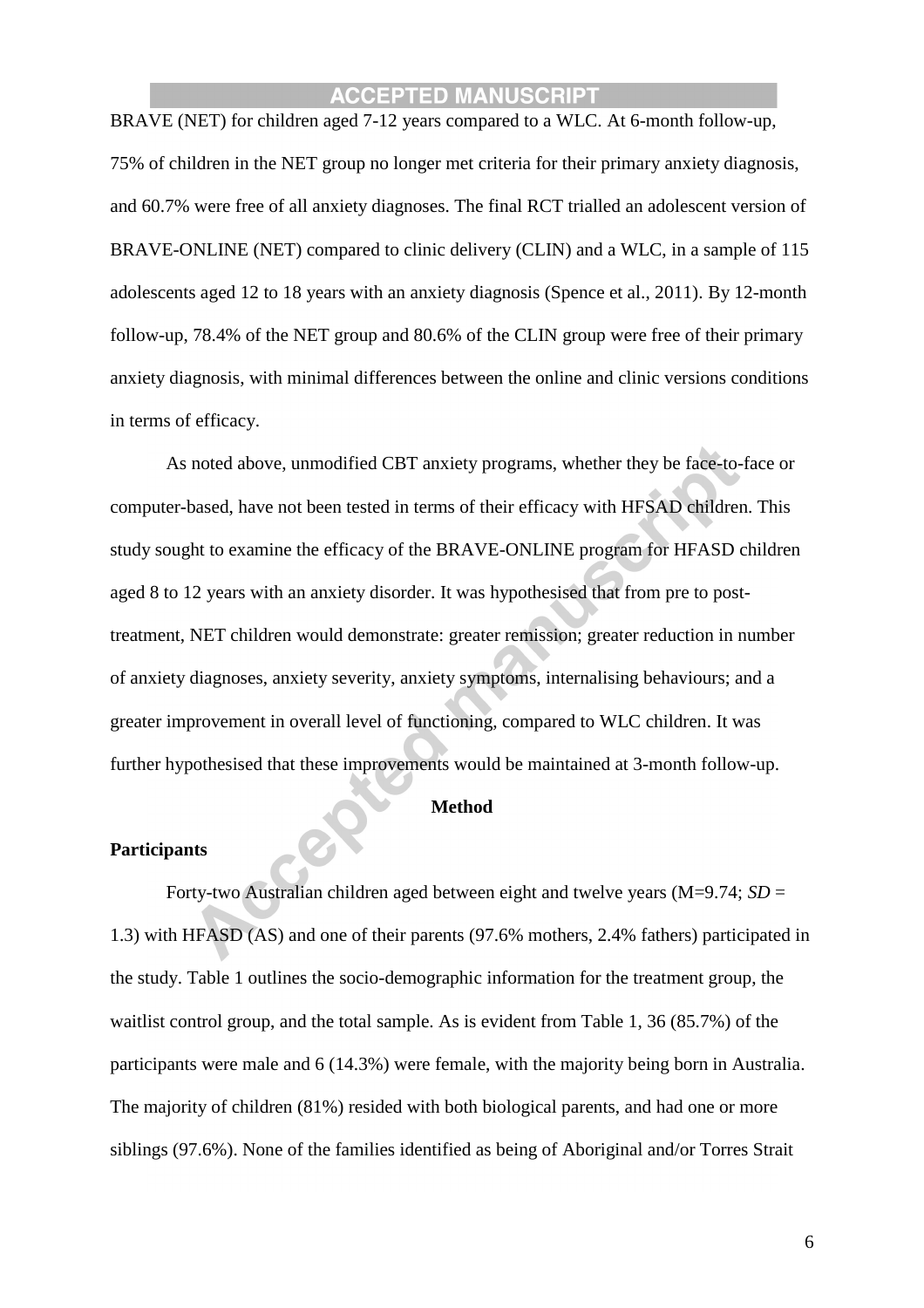Islander descent and the majority were of middle to high socio-economic status. Of the sample, 29 (69%) children had a primary diagnosis of Social Anxiety Disorder (SAnD), 12 (28.6%) had Generalised Anxiety Disorder (GAD) and 1 (2.4%) had Specific Phobia (SP). The average number of anxiety diagnoses was 3.36 across the total sample, and all children met criteria for more than one anxiety disorder diagnosis. Table 2 outlines the comorbidity of the sample as a whole.

Children were recruited Australia-wide through referrals from general practitioners, mental health professionals, school guidance officers, teachers, parents and media publicity. Self-referrals were also accepted. Figure 1 outlines the flow of participants through the study. As is evident from Figure 1, 21 participants were allocated to the NET condition and 21 were allocated to the WLC condition. For inclusion in the study, children were required to hold a diagnosis of Asperger's Syndrome (AS) made by a health professional (paediatrician, psychologist, psychiatrist), with diagnoses confirmed by the Childhood Asperger Syndrome Test (CAST; Scott, Baron-Cohen, Bolton & Brayne, 2002) (see below). In addition, children were required to have a clinical diagnosis of either Separation Anxiety Disorder (SAD), SP, SAnD or GAD with a clinical severity rating (CSR) of 4 or greater according to the Anxiety Disorders Interview Scale for Children (ADIS-C/P; Silverman & Albano, 1996). To be eligible for study inclusion, children also had to be aged between 8 to 12 years, able to read and write English at a minimum age 8 years level, and have access to a computer equipped with internet access from home. A minimum diagnostic severity rating of 4, based on an 8point clinician scale, was required, and comorbidity with other anxiety disorders and externalising disorders was permissible. Children, who were identified as meeting clinical levels of depression, dysthymia or an externalising disorder above a CSR of 5 as measured by the ADIS-C/P were not included in the study for ethical reasons and were referred elsewhere for appropriate support. Children were also excluded if they were receiving psychosocial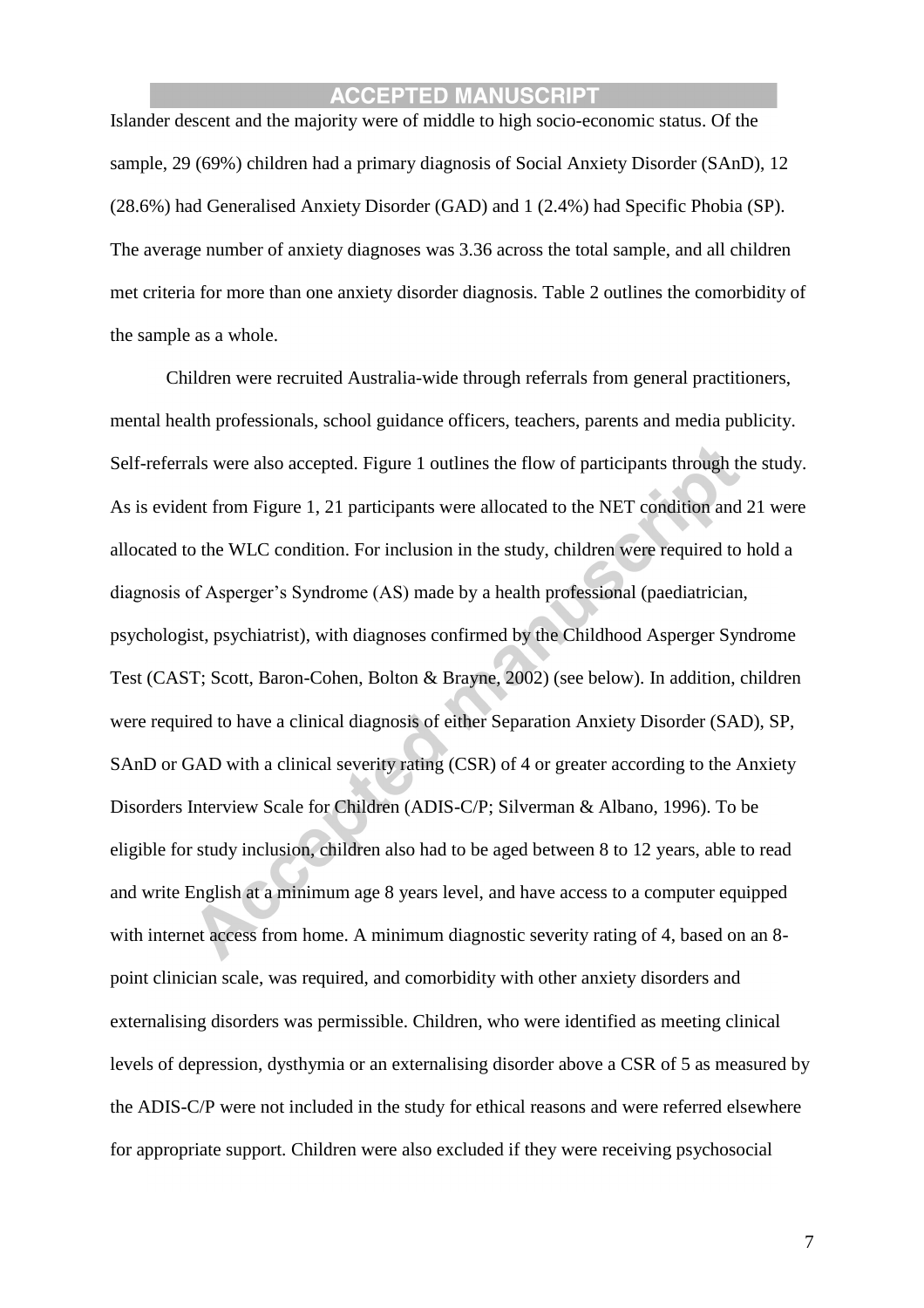treatment for anxiety elsewhere, had a diagnosed learning disorder, or possessed significant intellectual or physical impairment.

#### **Measures**

For the NET group, all measures outlined below were taken at pre, post and 3-month follow-up, with the exception of the CAST (Scott, Baron-Cohen, Bolton & Brayne, 2002) and the demographic questionnaire that were only administered at pre-treatment (see below). The WLC group completed questionnaires at pre and post-treatment only.

#### *Demographics.*

Parents were required to report mother and fathers' age, gender of parent completing questionnaires, combined family income, mother and father's highest level of education, and marital status. Additionally, they were required to report information relating to their child's, age, gender, country of birth, cultural identification, year level at school, number of siblings and living circumstances.

### *Childhood Asperger Syndrome Test* (CAST;

Scott, Baron-Cohen, Bolton & Brayne, 2002)*.* For all participants, the CAST was used to support the parent-reported professional diagnosis of Asperger's Syndrome (AS). The CAST is a 37-item parent-report questionnaire designed to screen for high-functioning autism spectrum conditions in school-aged children. Thirty-one of the 37 items are summed to provide an overall score, with the remaining 6 items related to general development. A cut-off score of 15 or greater indicates the potential presence of AS. Using the cut-off score of 15, the CAST demonstrates a sensitivity of .88, a positive predictive value of .64 and a specificity value of .98 (Scott et al., 2002). It has been found to have a moderate to high test-retest reliability of .70 (kappa statistic).

*Anxiety Disorders Interview Schedule for DSM-IV: Parent and Child Version.*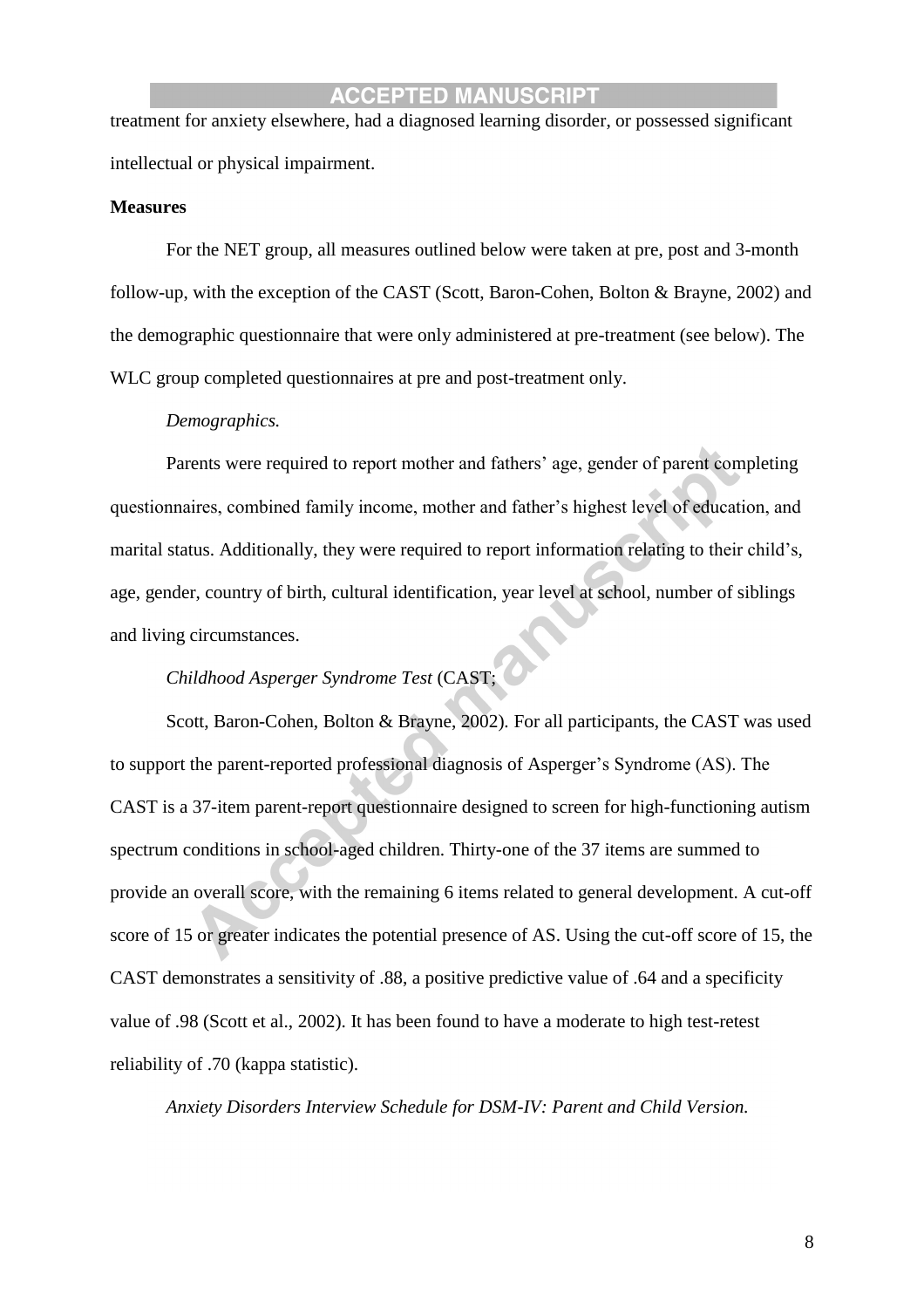Children's diagnostic status was evaluated using a telephone administration of the Anxiety Disorders Interview Schedule for DSM-IV (ADIS–C/P; Silverman & Albano, 1996). The telephone version of the ADIS-C/P has been shown to be equivalent in terms of reliability and validity and was necessary given that participants were recruited Australia-wide (Cobham, Dadds & Spence, 1998, 2010; Lyneham & Rapee, 2005). The ADIS-C/P is a semi-structured interview that allows for the identification of current anxiety disorders. Each diagnosis is given a clinician severity rating (CSR) that may range from 0 (no interference) to 8 (extreme or disabling interference), with scores of 4 (moderate interference) and above indicative of clinical impairment. As recommended by Silverman and Albano (1996), child and parent scores were combined to provide a composite diagnosis of the child's reported difficulties. Interviewers were registered psychologists with a minimum of eight hours training in the schedule and who were blind to treatment condition. All interviewers received ongoing supervision by a psychologist throughout the study. The ADIS-C/P has displayed good to excellent test-retest reliability, with kappa's rating from .61 to 1.00 and moderate to high inter-rater reliability, with kappa's ranging from .45 to 1.00 (Lyneham & Rapee, 2005; Rapee, Barrett, Dadds, & Evans, 1994; Silverman & Eisen, 1992; Silverman, Saavedra, & Pina, 2001).

### *The Children's Global Assessment Scale.*

The Children's Global Assessment Scale (CGAS; Schaffer et al, 1983) was used to measure the child's overall level of functioning, with clinicians assigning a rating based on information gathered from the ADIS-C/P. The child is assigned a score ranging from 0 to 100, with higher scores indicating a higher level of functioning. Scores of 0-40 represent serious disability or impairment, scores of 41-60 indicate moderate disability or impairment, scores of 61-80 suggest slight disability or impairment, and scores of 81-100 indicate a normal level of functioning (Schaffer et al., 1983). The CGAS has demonstrated good inter-rater reliability (*r*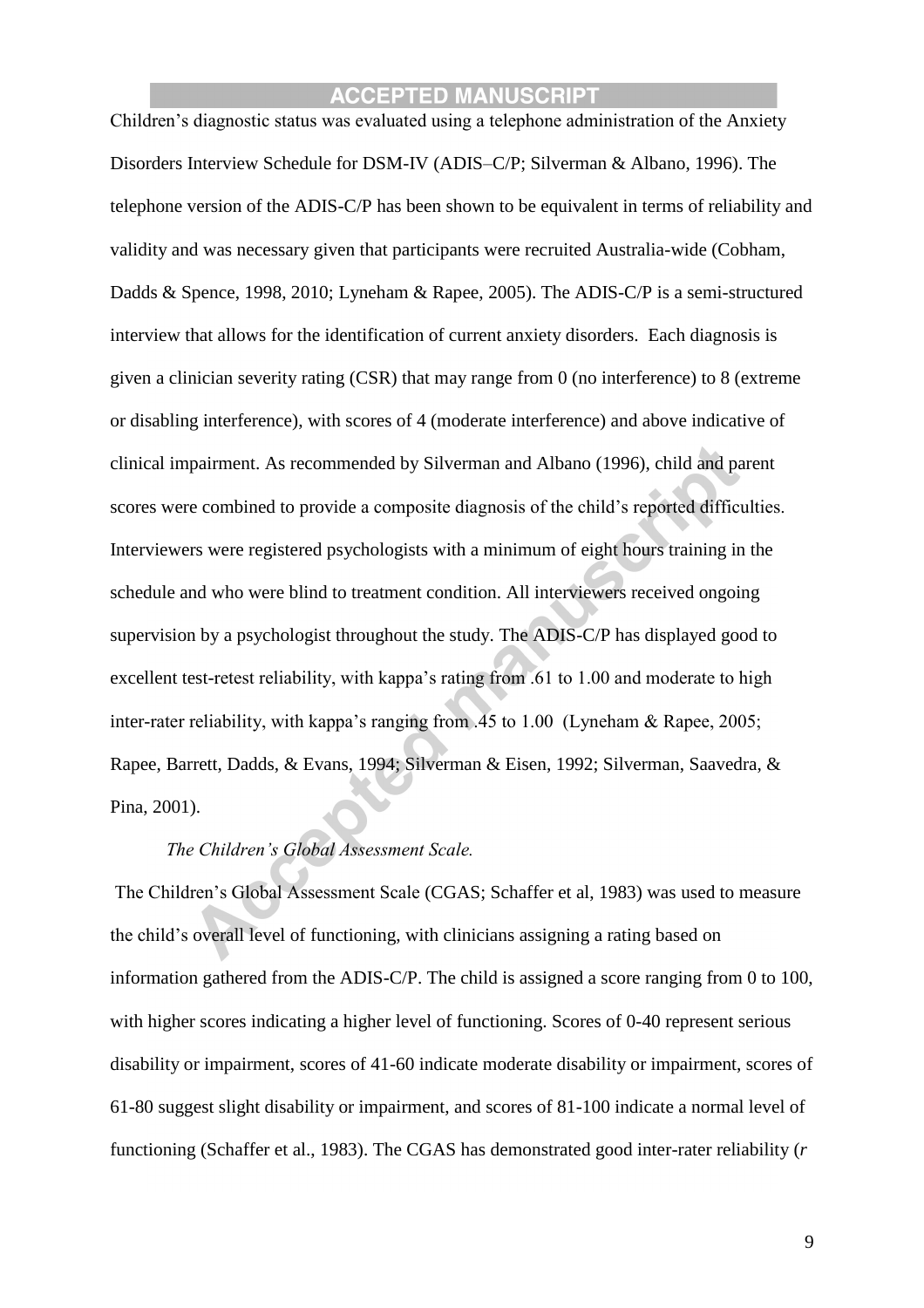= .84) and test–retest reliability (*r* = .85; Dyrborg et al., 2000; Rey, Starling, Wever, Dossetor, & Plapp, 1995; Schaffer et al., 1983).

*Child Behavior Checklist – Revised.*

The Child Behavior Checklist – Revised (CBCL; Achenbach & Rescorla, 2001) was used to assess internalising behaviours. Parents were required to rate the extent to which each item was representative or characteristic of their child on a 3-point scale  $(0 = "not true"; 1 =$ "somewhat or sometimes true"; and  $2 =$  "very true or often true"). The internalising scale (CBCL-int) consists of 32 items that are scored to produce an internalising score that may range from 0 to 64, with higher scores indicating greater internalising behaviours. The CBCL has demonstrated excellent psychometric properties, with test-retest reliability found to range from .95 to 1.00 and internal consistency estimates ranging from .78 to .97 (Achenbach & Rescorla, 2001). The reliability of the CBCL-int subscale was .88 in the current study.

*Spence Children's Anxiety Scale – Child* (SCAS-C; Spence, 1998) *and Parent* (SCAS-P; Spence, 1999) *Versions*. The SCAS-P and SCAS-C were used to assess child anxiety symptoms. The SCAS-C consists of 44 items while the SCAS-P comprises 38 items that are summed to produce a total score that may range from 0 to 114, with higher scores indicating greater anxiety. Children and parents are required to indicate how often the child experiences each item on a 4-point scale from 0 (never) to 3 (always). The SCAS-C and SCAS-P have been found to have excellent internal consistencies of .92 and .89 respectively (Muris, Schmidt, & Merckelbach, 2000; Spence, 1998; Spence, Barrett, & Turner, 2003). The reliability of the SCAS-C was .86 and the SCAS-P was .88 in the current study.

*Satisfaction with Treatment.* 

Satisfaction with the program was measured with an 8-item rating scale designed by Spence, Holmes, March and Lipp (2006). The questionnaire was completed by NET children and parents at post-assessment and follow-up. Participants were requested to rate their satisfaction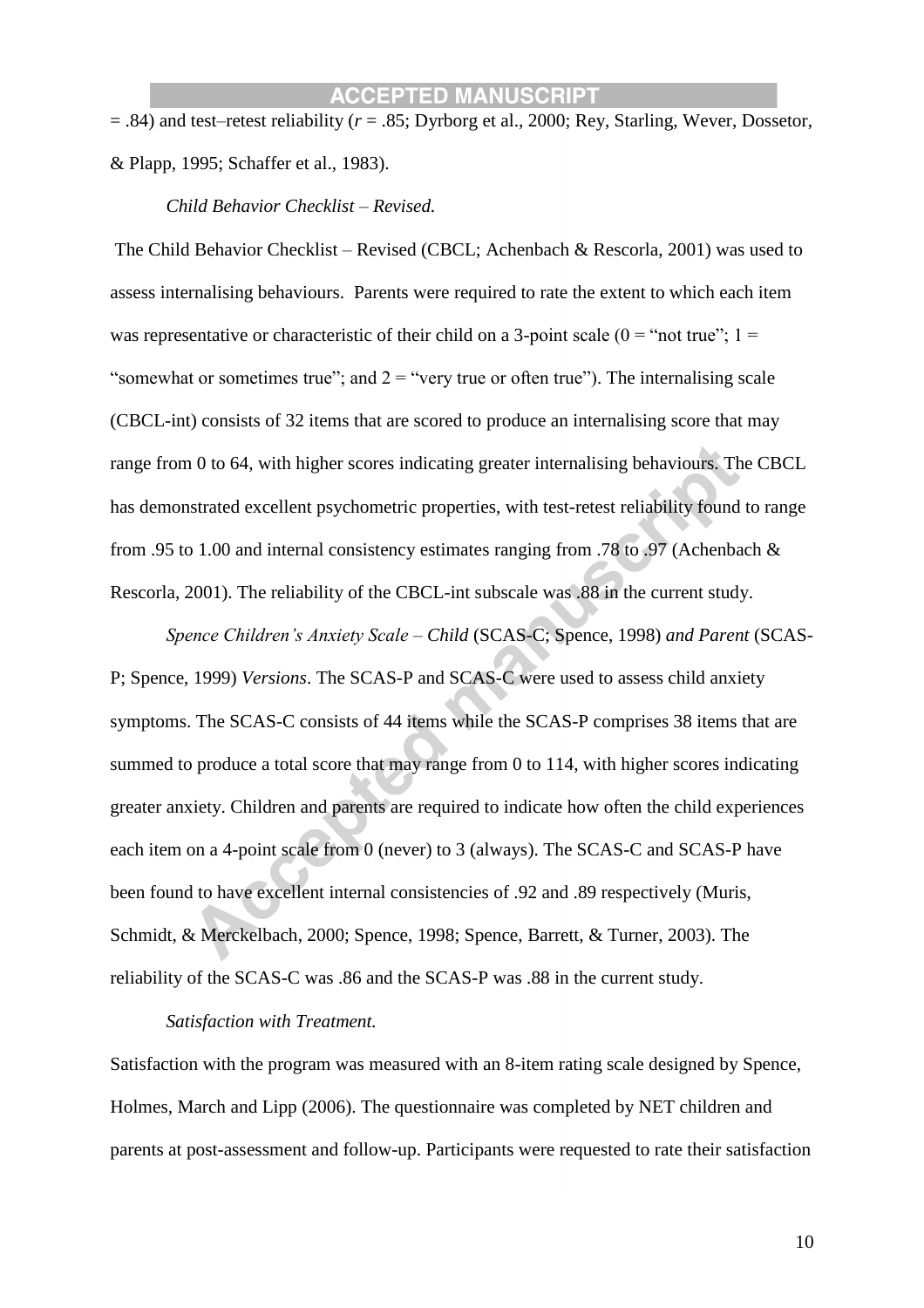with the program on a 5-point scale from 1 (not at all true) to 5 (very true). Scores were averaged to provide a mean satisfaction score, with higher scores indicating higher levels of satisfaction (Spence et al., 2006).

#### **Procedure**

Following Griffith University ethics approval, participants were recruited Australia wide through referrals from general practitioners, mental health professionals, school guidance officers and media publicity. Self-referrals were also accepted. Upon registration of interest, referrals were screened by telephone using a standard screening interview and the CAST, in order to determine eligibility for the study. Pre-assessment occurred prior to random allocation to eliminate any potential bias*.* Once deemed potentially eligible, participants were directed to an online information and consent page, and following consent, then went on to complete the online questionnaire package. After questionnaire completion and subsequent screening of the questionnaires, children and parents deemed likely to hold a clinical-level anxiety disorder completed the ADIS-C/P. Children who were confirmed to have both AS and a clinical-level anxiety disorder were included. All families excluded from the study were provided with appropriate referrals.

Eligible children were randomly allocated to condition (NET versus WLC) via a computer program that produced an order of inclusion in advance of the study that was unknown to the researcher assigning participants to condition. Evaluation of the NET group participants was conducted at pre-treatment, post-assessment (approximately 10-14 weeks following the commencement of treatment) and 3 month follow-up while WLC participants were assessed at times corresponding to pre-treatment and post-assessment. Post-assessment and 3-month follow-up were conducted by independent interviewers who were blind to condition and assessment time-point. After completing their post-treatment evaluations,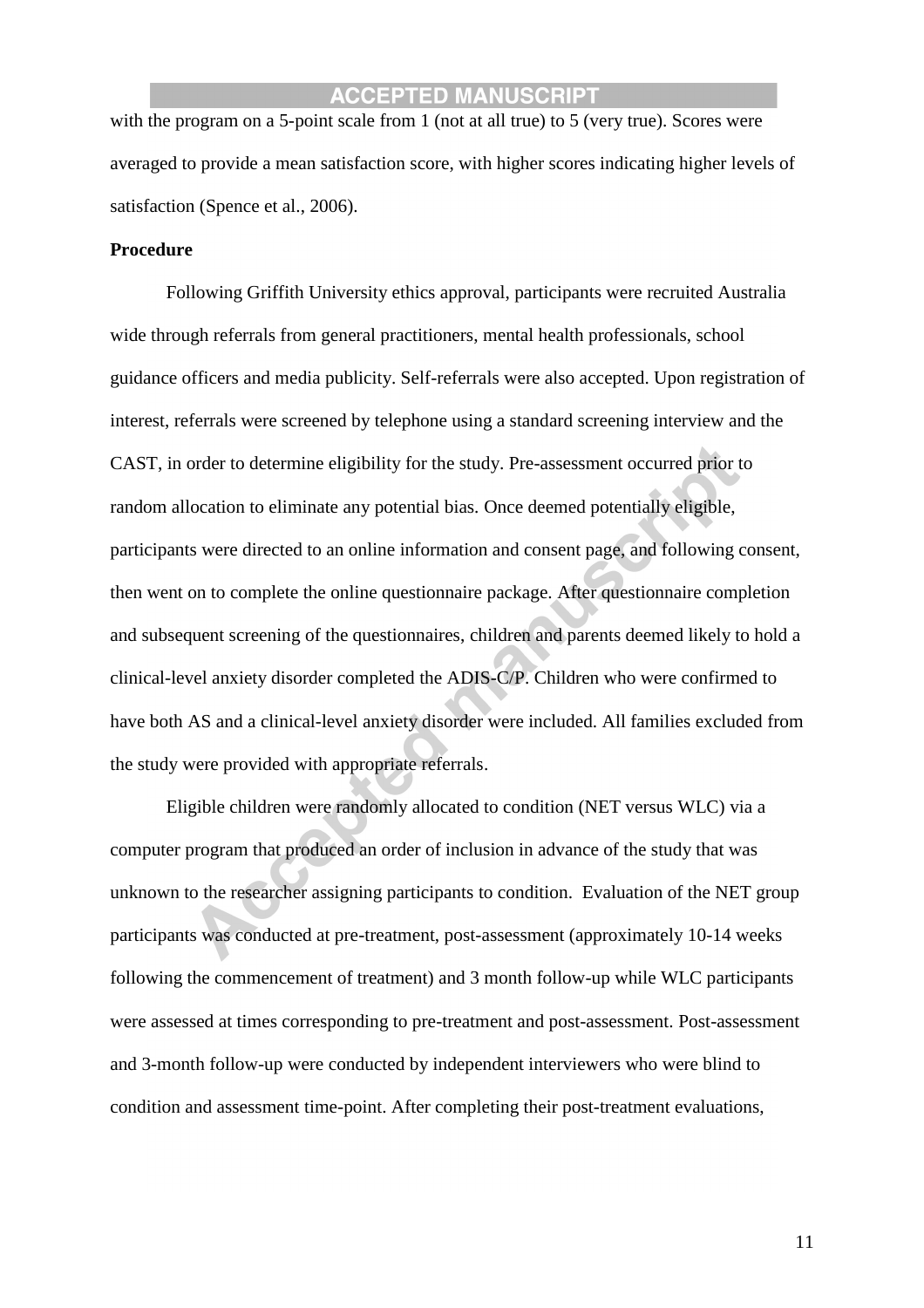children in the WLC group ceased to be part of the study and were provided access to the BRAVE-ONLINE program.

#### **Treatment Protocol / Intervention**

The BRAVE -ONLINE program was developed as a transdiagnostic CBT intervention for the treatment of SAD, SAnD, SP and GAD (March et al, 2009; Spence et al., 2006, 2011). For a comprehensive review of the program, see Spence et al., (2008). The program consists of 10 child, and six parent sessions, each 60-minutes in length, that are completed weekly online via the Internet, as well as two booster sessions undertaken one and three months after completion of the program. BRAVE-ONLINE is therapist assisted in that participants receive weekly, online contact with a therapist in response to session activities, as well one short phone call midway through the program to assist with exposure hierarchy construction.

#### **Data Analysis**

Preliminary analyses using a series of chi square, ANOVA and MANOVA were conducted on the entire sample  $(N=42)$  to ensure that there were no pre-existing differences between the treatment and waitlist conditions on any of the demographic or outcome variables prior to treatment. Linear mixed model analyses were conducted with the intent to treat (ITT) sample to determine the relative change in outcome variables over time between the NET and WLC groups.

#### **Results**

#### **Pre-Treatment Comparisons**

With regard to demographic variables prior to treatment, chi-squared analyses revealed no significant differences between the groups on child gender  $\chi^2$  (1, *N* = 42) = 3.11,  $p = 0.184$ , child country of birth  $\chi^2$  (1, *N* = 42) = 1.11, *p* = .606, combined family income  $\chi^2$  (4,  $N = 42$ ) = 4.58, *p* = .333, maternal level of education  $\chi^2$  (5, *N* = 42) = 1.07, *p* = .957, or paternal level of education  $\chi^2$  (6, *N* = 42) = 9.49, *p* = .148. Similarly, univariate analyses of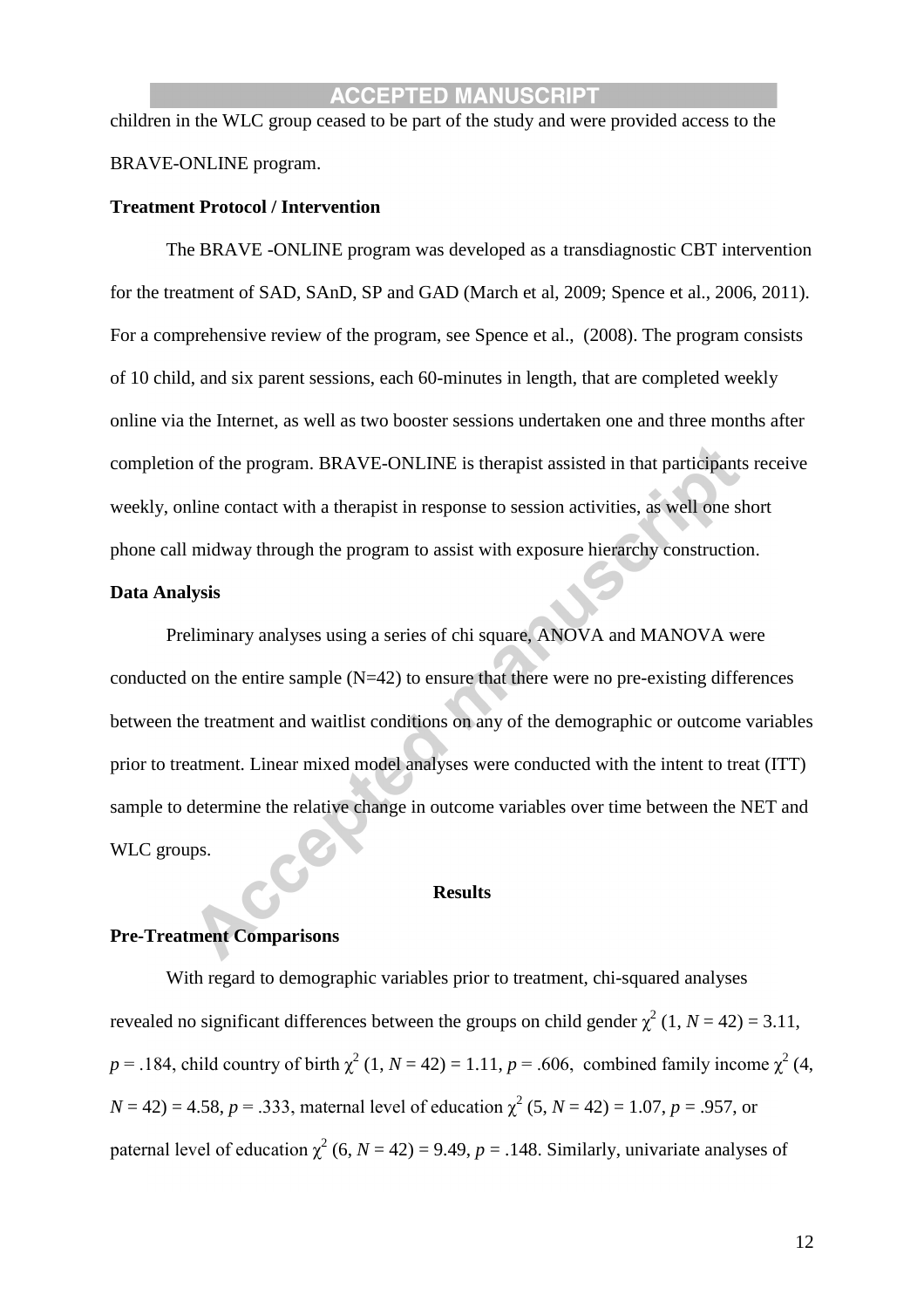variance (ANOVAs) showed that there were no significant differences between conditions on child age  $F(1, 40) = .12$ ,  $p = .732$ ,  $\eta^2 = .003$ , mother age  $F(1, 40) = .81$ ,  $p = .375$ ,  $\eta^2 = .02$ , or father age  $F(1, 39) = .01$ ,  $p = .934$ ,  $\eta^2 < .001$  prior to treatment.

With respect to outcome variables, the MANOVA including number of diagnoses, CSR and CGAS at pre-treatment was not found to be significant, Pillai's *F*(3, 38) = .094, *p* =.285,  $\eta^2$  = .094, thus suggesting no significant pre-existing differences between the NET and WLC conditions on these variables prior to treatment. Similarly, the MANOVA including pre-treatment SCAS-C, SCAS-P and CBCL-int was not found to be significant, Pillai's *F*(3,  $38$ ) = .05,  $p = .59$ ,  $\eta^2 = .049$ , suggesting no significant differences prior to treatment between the NET and WLC groups on these variables.

### **Outcome measures at post-assessment and 3-month follow-up**

The estimated marginal means for Number of Diagnoses, CSR, CGAS, SCAS-C, SCAS-P and CBCL-INT are presented in Table 3 (pre- to post-assessment for NET and WLC groups) and Table 5 (pre- to post-assessment and 3-month follow-up for the NET group). The fixed effects for intercept and slopes and effect sizes are presented in Table 4 (pre- to post-assessment for NET and WLC groups) and Table 6 (pre- to post-assessment and followup for the NET group).

For the completer sample, 20% of the NET group versus 0% of the WLC group were free of their primary diagnosis at post-assessment, with 38.9% of the NET group being free of their primary diagnosis by 3-month follow-up. With respect to loss of all anxiety diagnoses (for the completer sample), 10% of the NET group versus 0% of the WLC group had lost all anxiety diagnoses by post-assessment, with 16.7% of the NET group being free of all diagnoses by 3-month follow-up. There were no significant differences between the NET and WLC groups (completer sample) at post-assessment on those free of their primary diagnosis,  $\chi^2$  (1, N=38) =4.02, p=.107 or those free of all diagnoses,  $\chi^2$  (1, N=38) =1.90, p=.488.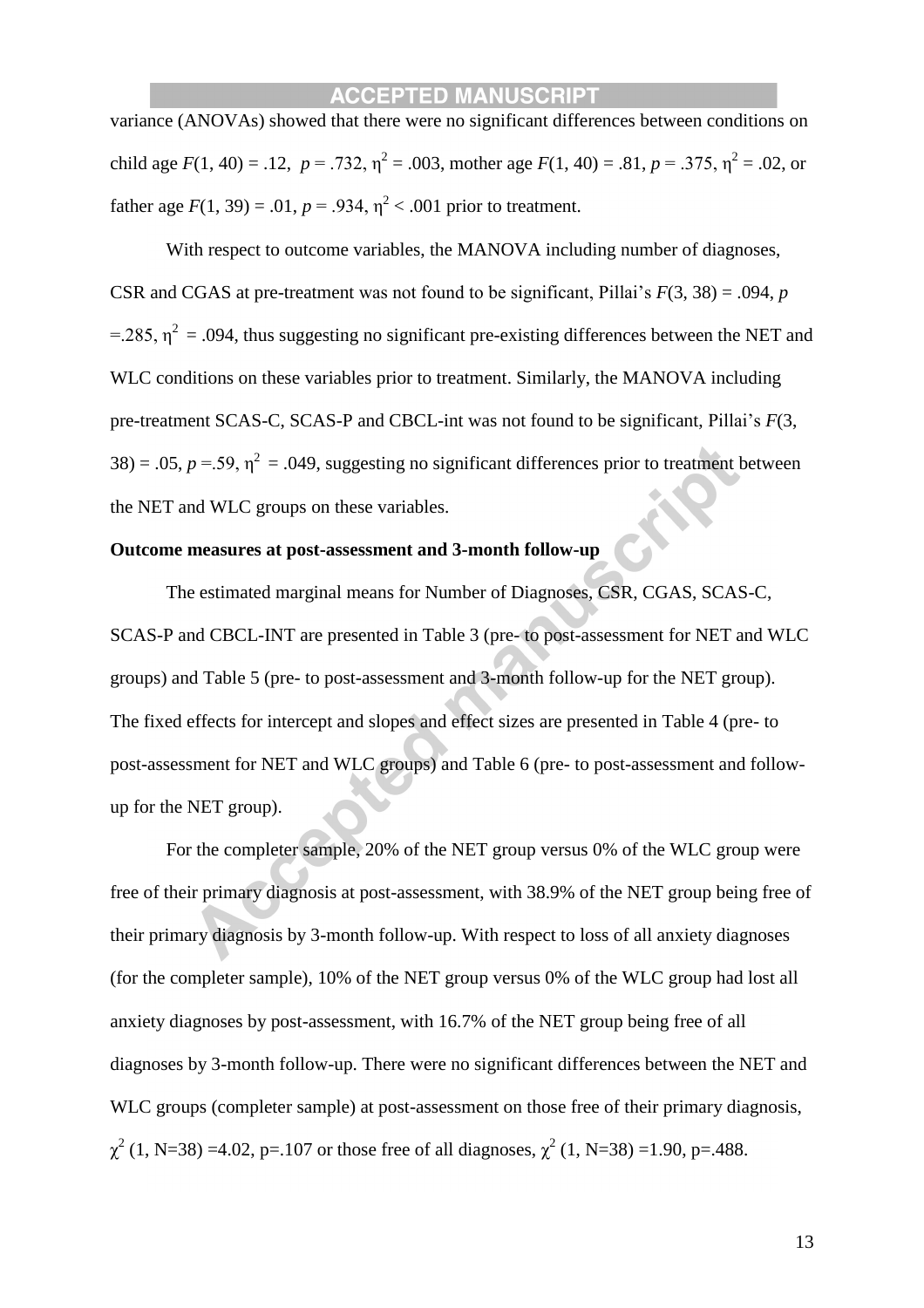For the ITT sample, 19% of the NET group versus 0% of the WLC group were free of their primary diagnosis at post-assessment, with 33.3% of the NET group being free of their primary diagnosis by 3-month follow-up. With respect to loss of all anxiety diagnoses (for the ITT sample), 9.5% of the NET group versus 0% of the WLC group had lost all anxiety diagnoses by post-assessment, with 14.3% of the NET group being free of all diagnoses by 3 month follow-up. There were no significant differences between the NET and WLC groups (ITT sample) at post-assessment on those free of their primary diagnosis,  $\chi^2$  (1, N=42) =4.42, p=.107 or those free of all diagnoses,  $\chi^2$  (1, N=42) =2.10, p=.488.

With respect to number of anxiety diagnoses, there was a significant effect for time,  $F(1, 39.95) = 5.42$ , p=.025, and a significant condition by time interaction,  $F(1, 39.95) =$ 32.14, p<.001 from pre to post-treatment, as well as a significant effect for time from pre- to 3-month follow-up,  $F(2, 36.38) = 24.75$ ,  $p < .001$ . In terms of CSR of the primary diagnosis, there was a significant effect for time,  $F(1, 42.16) = 26.71$ ,  $p \le 0.001$ , and a significant condition by time interaction,  $F(1, 42.16) = 12.57$ ,  $p = .001$  from pre to post assessment, together with a significant effect for time from pre to 3-month follow-up,  $F(2, 40.93) = 16.09$ , p<.001. Similarly, with respect to the CGAS, there was a significant effect for time, F(1, 40.23)  $=44.11$ , p<.001, and a significant condition by time interaction, F(1, 40.23) = 18.56, p <.001 from pre-assessment to post-assessment, as well as a significant effect for time from pre to 3 month follow-up,  $F(2, 38.51) = 33.53$ ,  $p < .001$ . The results for the SCAS-C and SCAS-P painted a similar picture. There was a significant effect for time,  $F(1, 32.49) = 77.03$ , p<.001, and a significant condition by time interaction,  $F(1, 32.49) = 4.83$ , p=.035 for the SCAS-C from pre to post-assessment as well as a significant effect for time from pre to 3-month follow-up,  $F(2, 28.46) = 38.95$ ,  $p < .001$ . Similarly, there was significant effect for time,  $F(1, 1)$  $36.25$ ) =33.10, p<.001, and a significant condition by time interaction, F(1, 36.25) =4.49, p=.041 from pre to post-assessment for the SCAS-P as well as a significant effect for time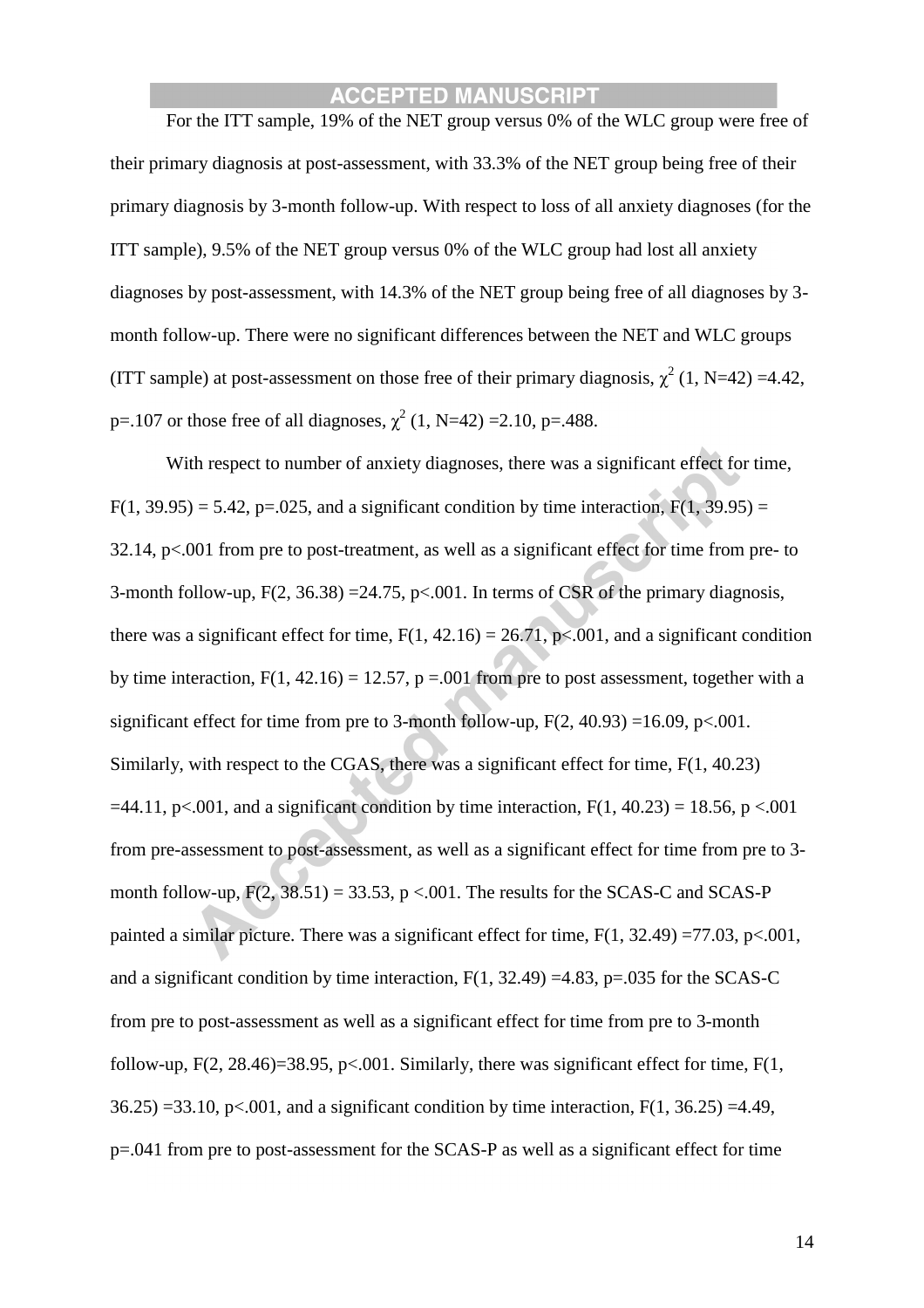from pre to 3-month follow-up,  $F(2, 33.92)=18.99$ ,  $p<.001$ . Finally, with respect to the CBCL-int, there was a significant effect for time,  $F(1, 36.10) = 35.59$ ,  $p < .001$ , and a significant condition by time interaction,  $F(1, 36.10) = 7.18$ , p=.011 from pre-assessment to post-assessment, together with a significant effect for time from pre to 3-month follow-up,  $F(2, 33.88) = 25.85$ , p<.001. Inspection of Tables 4, 5 and 6 indicate that the NET group showed a significantly greater reduction in number of anxiety diagnoses, CSR, CGAS, SCAS-C, SCAS-P, and CBCL-int from pre to post treatment compared to the WLC group, with treatment effects being maintained at 3-month follow-up.

#### **Session Completion**

At the post-assessment time point, parents in the NET group had completed a mean of 4.86 (SD=1.85) out of six sessions, with 71.5% completing Session 5 (the exposure session) and 42.9% completing all six sessions. At the 3-month follow-up time point, parents had completed a mean of 5.24 (SD=2.21) out of six sessions. There were no differences in the number of completed sessions at post-assessment and follow-up, with 71.5% of parents completing Session 5 (the exposure session) and 42.9% all six sessions at 3-month follow-up.

At the post-assessment time point, children in the NET group had completed a mean of 6.71 (SD=2.99) out of 10 sessions, with 81% completing Session 5 (the exposure session) and 19% completing all 10 sessions. At the 3-month follow-up time point, children had completed a mean of 7.38 (SD= 3.60) out of 10 sessions. At follow-up, again 81% of children had completed Session 5, and 38% had completed all 10 sessions.

#### **Treatment Satisfaction**

Satisfaction data were collected from 14 children and 18 parents of the NET group. Children and parents reported moderate levels of satisfaction following treatment (child ratings:  $M = 3.03$ ,  $SD = 1.03$ ; parent ratings:  $M = 3.58$ ,  $SD = 0.86$ ).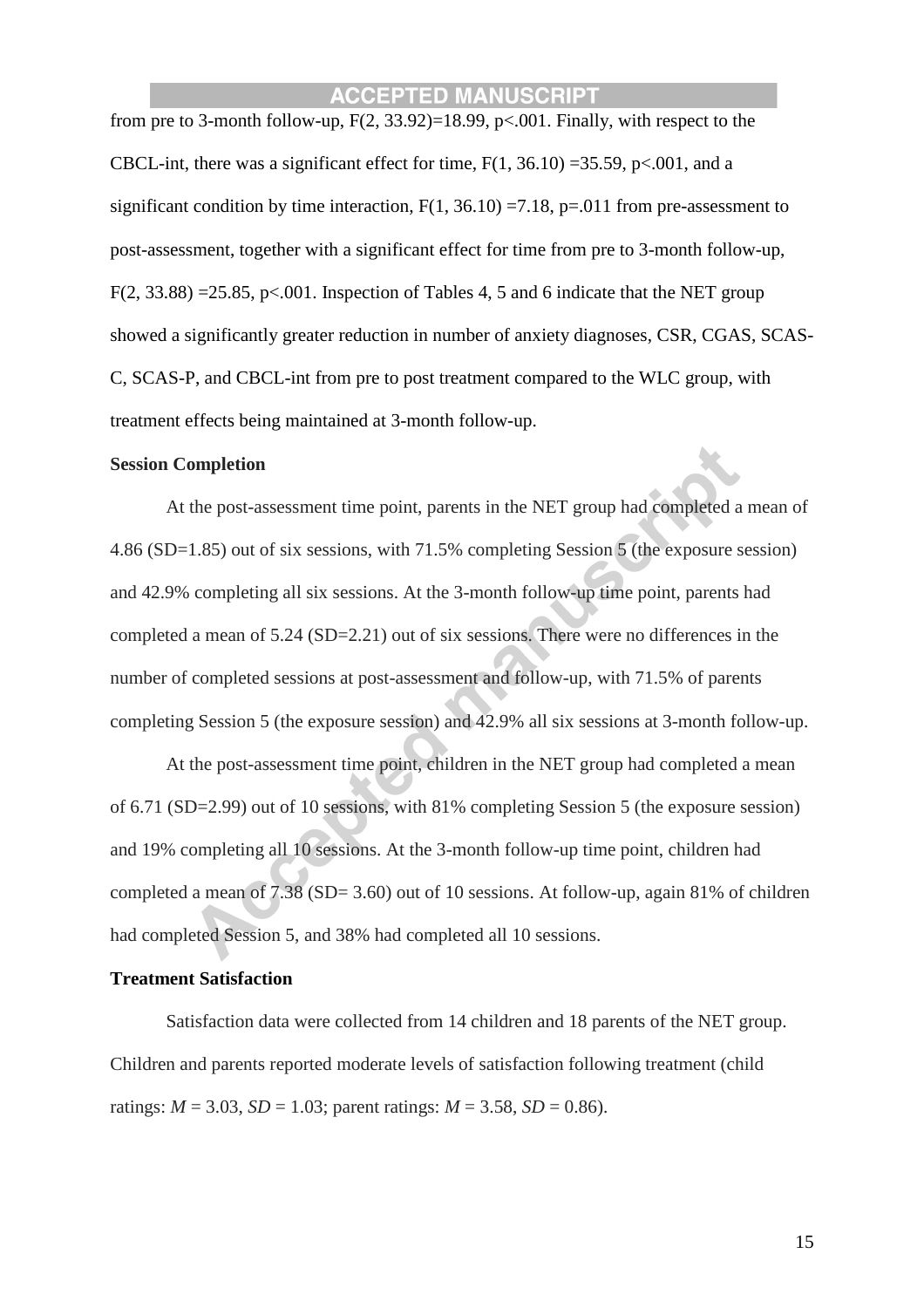#### **Discussion**

The aim of this study was to evaluate the efficacy of an Internet-based cognitivebehavioural therapy (CBT) intervention (BRAVE-ONLINE) for the treatment of child anxiety disorders in children with HFASD. Results indicated that there were no significant differences between the NET and WLC groups regarding loss of primary diagnosis at post-assessment. However, compared to children in the WLC group, children in the NET condition experienced significantly greater reductions in number of diagnoses, clinical severity of primary diagnosis, global assessment of functioning, anxiety symptoms and internalising behaviours, with treatment gains being maintained at 3-month follow-up.

Turning first to the results concerning the number of children free of their primary diagnosis. In the current study, 20% and 38.9% of NET children (in the completer sample) were free of their primary diagnosis at post-assessment and 3-month follow-up respectively. This can be compared to the March et al (2009) study that examined the same BRAVE-ONLINE program with similarly aged neurotypical children, where 30% and 75% of children were free of their primary diagnosis at post-assessment and 6-month follow-up respectively. On a broader level, modified CBT programs have yielded remission rates ranging from no significant differences in loss of primary diagnosis (McConachie et al., 2014), to 71.4% (Chalfant et al., 2007; Fuji et al., 2013) at post-treatment. Thus, it is clear that the results are substantially less impressive for the present study, with a number of possible explanations for why this might be so.

One explanation concerns treatment compliance and the length of time taken to complete treatment. In the current study, 19% and 38% of children had completed all 10 sessions at post-assessment and 3-month follow-up respectively, compared to 33.3% and 62% in the March et al (2009) study. Similarly, 42.9% of parents had completed all 6 sessions at post-assessment and 3-month follow-up, compared to 60% and 72.3% in the March et al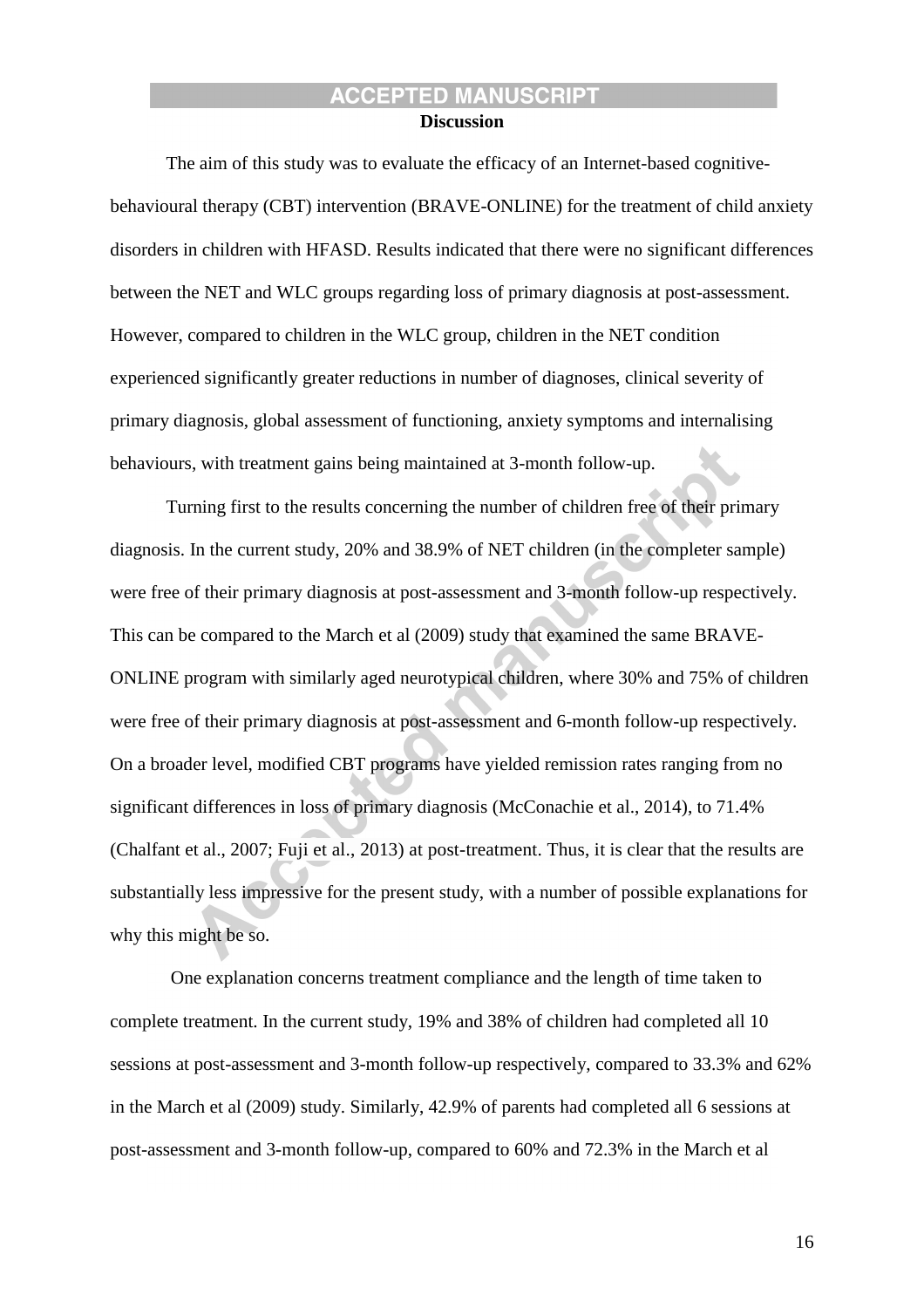(2009) study. Thus, HFASD families appeared to complete fewer sessions that than their neurotypical counterparts and therefore it is perhaps not surprising that their remission rates were lower. The substantially lower compliance rates in the current study may be due to the myriad of difficulties faced by families with a HFASD child. It is likely that the intensified strain experienced by these families, places greater stress on the individual and the family system, perhaps making it more difficult to comply with a largely self-help program, and to apply and generalise the strategies learned.

A second reason for the lower remission rates in the present study may be due the difference in follow-up time points between March et al (2009) and the current study, with the March et al (2009) study employing a 6-month follow-up and the present study employing on a 3-month follow-up. Our 3-month follow-up point may not have been long enough for treatment effects to become evident. In contrast, a 6- or 12-month follow-up point would allow sufficient time for skill application and generalisation, and potentially the subsequent loss of primary diagnosis.

Despite the rather lack lustre results for loss of diagnosis, there were significantly greater reductions for the NET group compared to the WLC group on all other measures over time, suggesting that the program was effective in reducing anxiety and improving overall level of functioning. These findings are consistent with those of the March et al (2009) study, where at post-assessment, children in the NET group showed significantly greater improvement in clinical severity of primary diagnosis, global assessment of functioning, parent-reported levels of anxiety and internalising behaviours compared to the WLC. Similarly, with respect to satisfaction, both children and parents reported moderate levels of satisfaction, consistent with those reported in the March et al (2009) study of neurotypical children. Thus, it would seem that significant improvement in anxiety and general functioning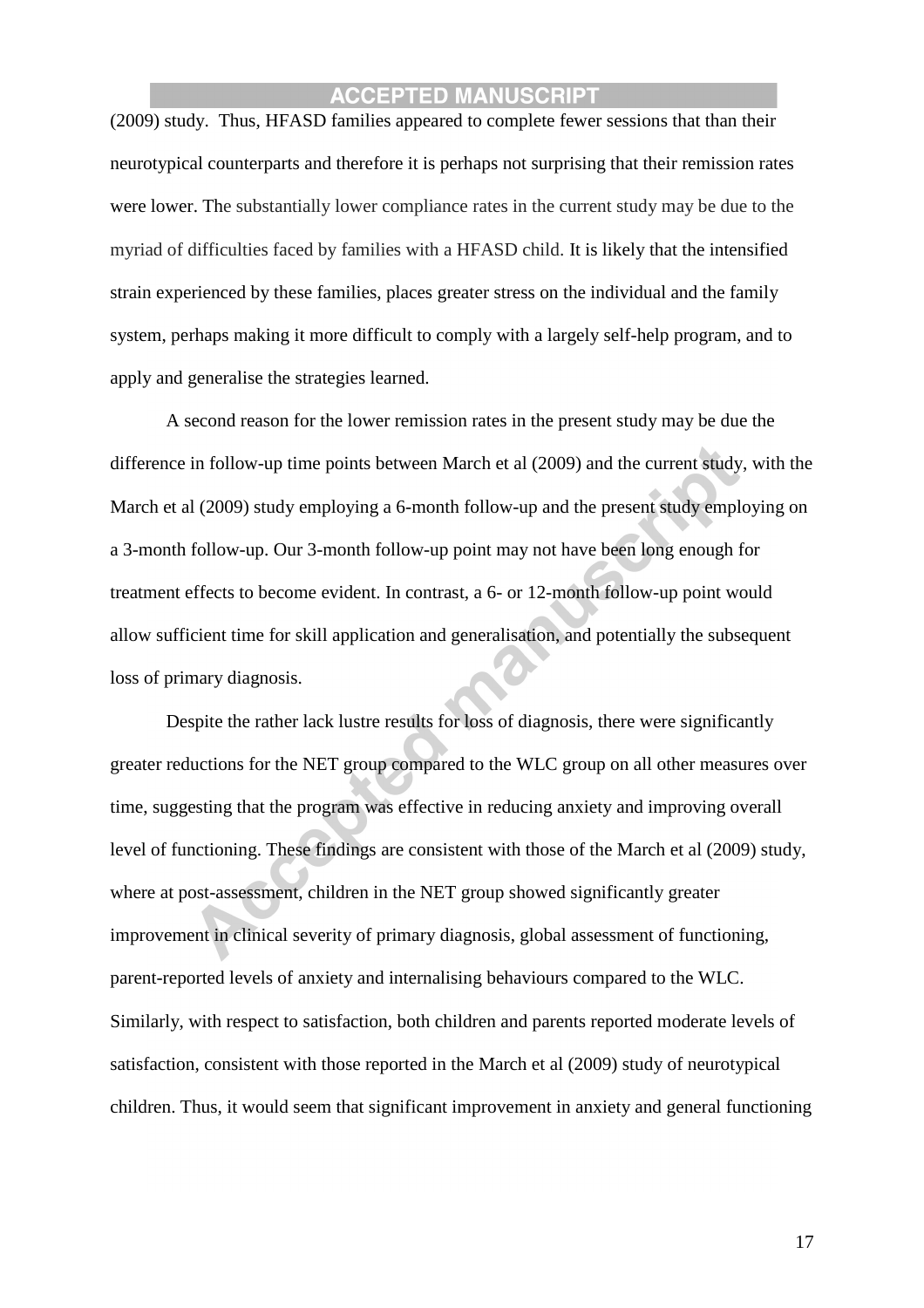occurred as the result of treatment, despite remission rates being lower, and that both parents and children were largely satisfied with the program.

#### **Strengths, Limitations and Future Research Directions**

Despite the strengths of this study, there were also a number of limitations. First, although the CAST was included as a check to ensure the integrity of the HFASD diagnosis given by a paediatrician, it is not considered the gold standard in HFASD diagnosis. Future research should ensure that the ADOS-2 (Lord et al., 2012), frequently considered the gold standard in ASD diagnosis, is used to determine diagnostic status. Additionally, inter-rater reliability of the ADIS-C and ADIS-P were not assessed and is noted as a limitation of the study that should be addressed in future research. Furthermore, the study was pilot in nature and therefore had a somewhat small sample size. Increasing the sample size would enable investigation of predictors, mediators and moderators of treatment outcome, which would allow determination of which particular HFASD children might benefit from unmodified online CBT for anxiety and the mechanisms through which this might occur. Potential predictors / moderators of treatment outcome might include presence of another child with ASD or psychopathology, parental and family stress, age of child, and number of children in the family. Future research should employ larger sample sizes so that potential predictors and mechanisms of change can be investigated.

Another limitation involves the substantial attrition across the course of the study and the less-than-perfect session completion rates evident, both of which bring up a number of issues. First, the fact that some children were lost to follow-up and others failed to complete all sessions, is likely to be at least in part due to the fact that families with a HFASD child have many competing demands and as a result can be quite chaotic. These issues can be problematic for face-to-face treatment as well, but are likely to be even more problematic when therapy is conducted online where it is easier to 'put off' sessions more easily.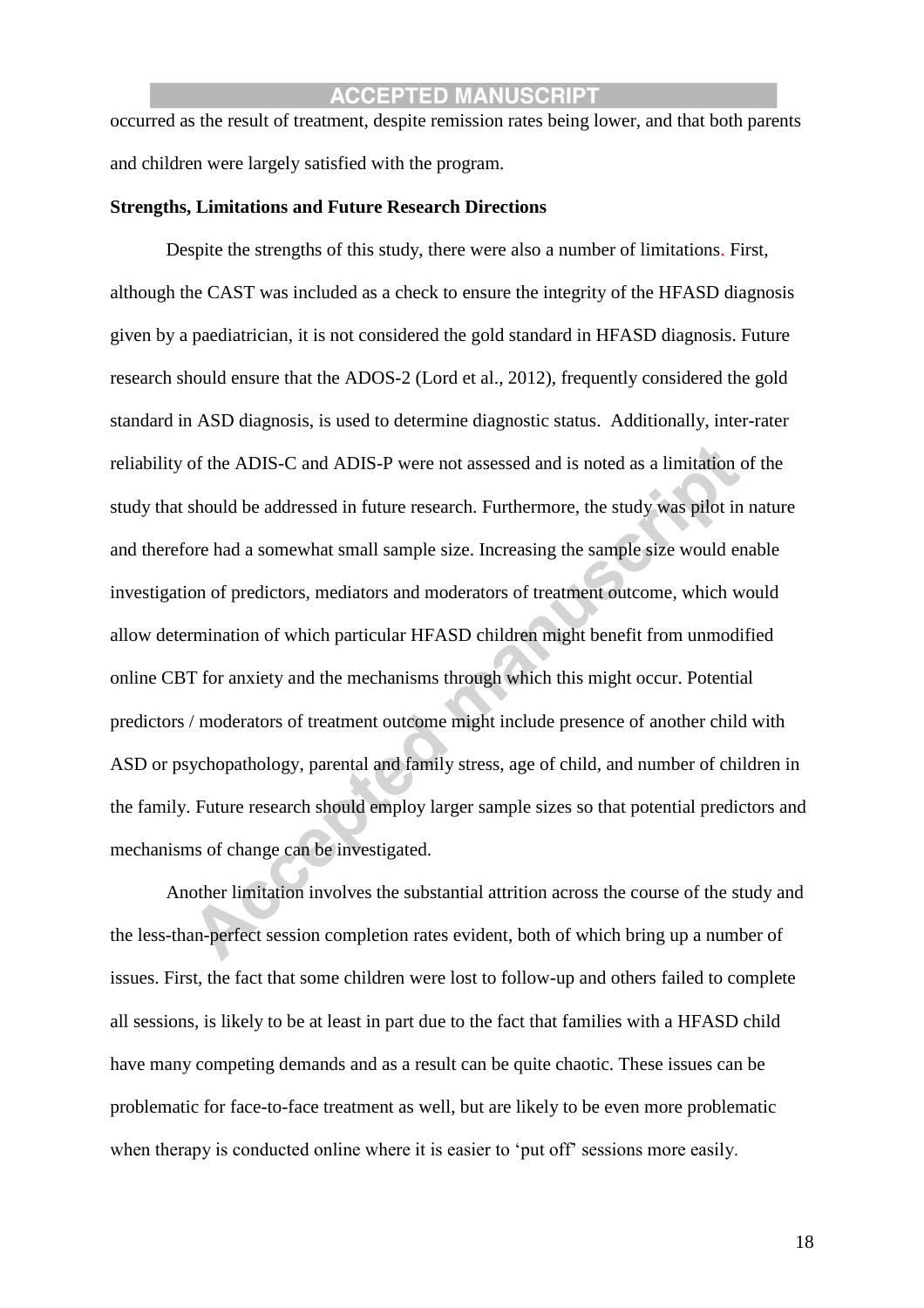Interestingly, the number of sessions completed was not markedly different from that found by March et al (2009), with both child and parent participants in the present study completing approximately one less session each than the neurotypical children in the March et al (2009) study at post-assessment. Indeed, non-completion of sessions is problematic for internetprograms and has been noted in all studies conducted on BRAVE-ONLINE to date (March et al., 2009; Spence et al., 2008; Spence et al., 2011). Sessions are designed to be interesting and stimulating for children and parents. However, unassisted completion of sessions still requires significant motivation and organisation. Thus, for both neurotypical and HFASD children, it is important for future research to determine family and child characteristics that predict both session completion and treatment outcome. Equally, research investigating not only session compliance but also compliance with homework (and particularly exposure) exercises in relation to treatment outcome will also be important for both neurotypical and HFSAD children engaged in online therapy for anxiety. It may be that it is not so much the number of session completed that is important to treatment outcome, but rather the homework (and particularly exposure homework) that is completed. Future research should investigate the potential roles of session completion and homework completion on treatment outcome.

Another limitation to the study is the absence of a face-to-face CBT comparison group, making it difficult to conclude whether it was the unmodified nature of the program, or the online delivery of the program that resulted in the effects found. Future research should include a face-to-face condition to allow for this comparison. Furthermore, although this study was an important first step in testing the usefulness of unmodified, online CBT for anxiety in children with HFASD, it will be important for future research to extend upon this study by determining the relative efficacy of modified versus unmodified online, CBT for anxiety in children with HFASD.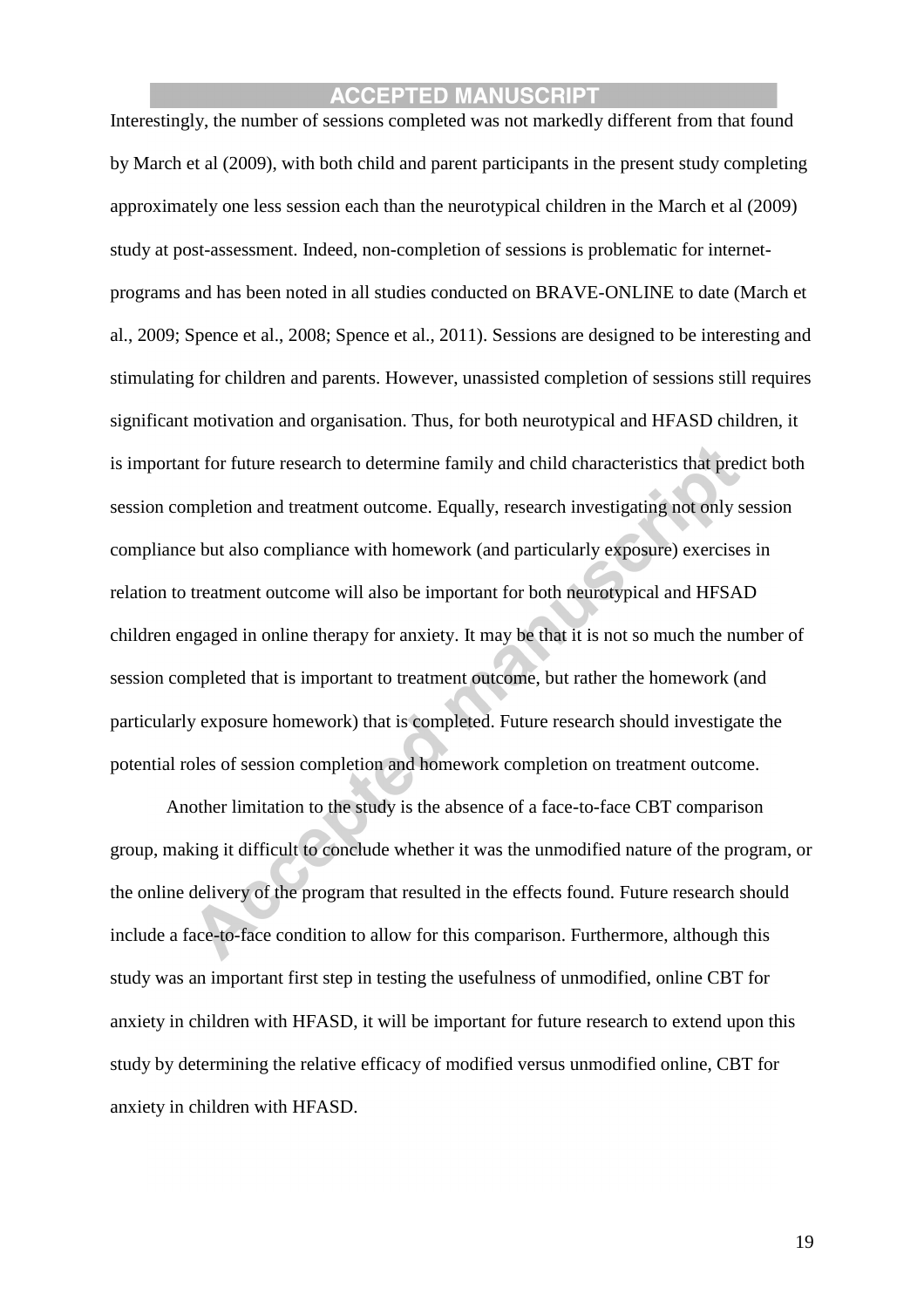Finally, the absence of a control group at 3-month follow-up, made it impossible to determine whether improvements evident at the 3-month assessment point were the result of natural recovery or the effects of treatment and highlight another limitation. It is suggested that future research extends the wait-list period past the post-treatment point and onto followup periods to allow better determination of whether further improvements are being made due to treatment or whether they are simply due to the passage of time. Furthermore, the 3-month follow-up point may not have been long enough to determine possible positive effects of the program. Thus, future research should include employ 6- and 12-month follow-up points to better assess the long-term usefulness of the program.

#### **Conclusions and Clinical Implications**

Given the significant rates of anxiety disorder in children with HFASD and the deleterious impact on both the individual and their families, it is essential to explore the efficacy of readily available standardised CBT interventions for this population. The results of this small, pilot RCT provide preliminary evidence that unmodified standardised CBT programs for the treatment of anxiety disorders in children can produce statistically significant reductions in anxiety for HFASD children with anxiety. Although these results require replication, they suggest promise in broadening available, cost effective and easily accessible standardised CBT intervention options for the successful treatment of anxiety in individuals with HFASD and their families.

#### **References**

Achenbach, T.M. & Rescorla, L.A. (2001). *Manual for the ASEBA School-Age Forms and Profiles*. Burlington, VT: University of Vermont, Research Centre for Children, Youth and Families.

American Psychiatric Association. (2013). *Diagnostic and statistical manual of mental disorders* (5th ed.). Washington, DC: American Psychiatric Association.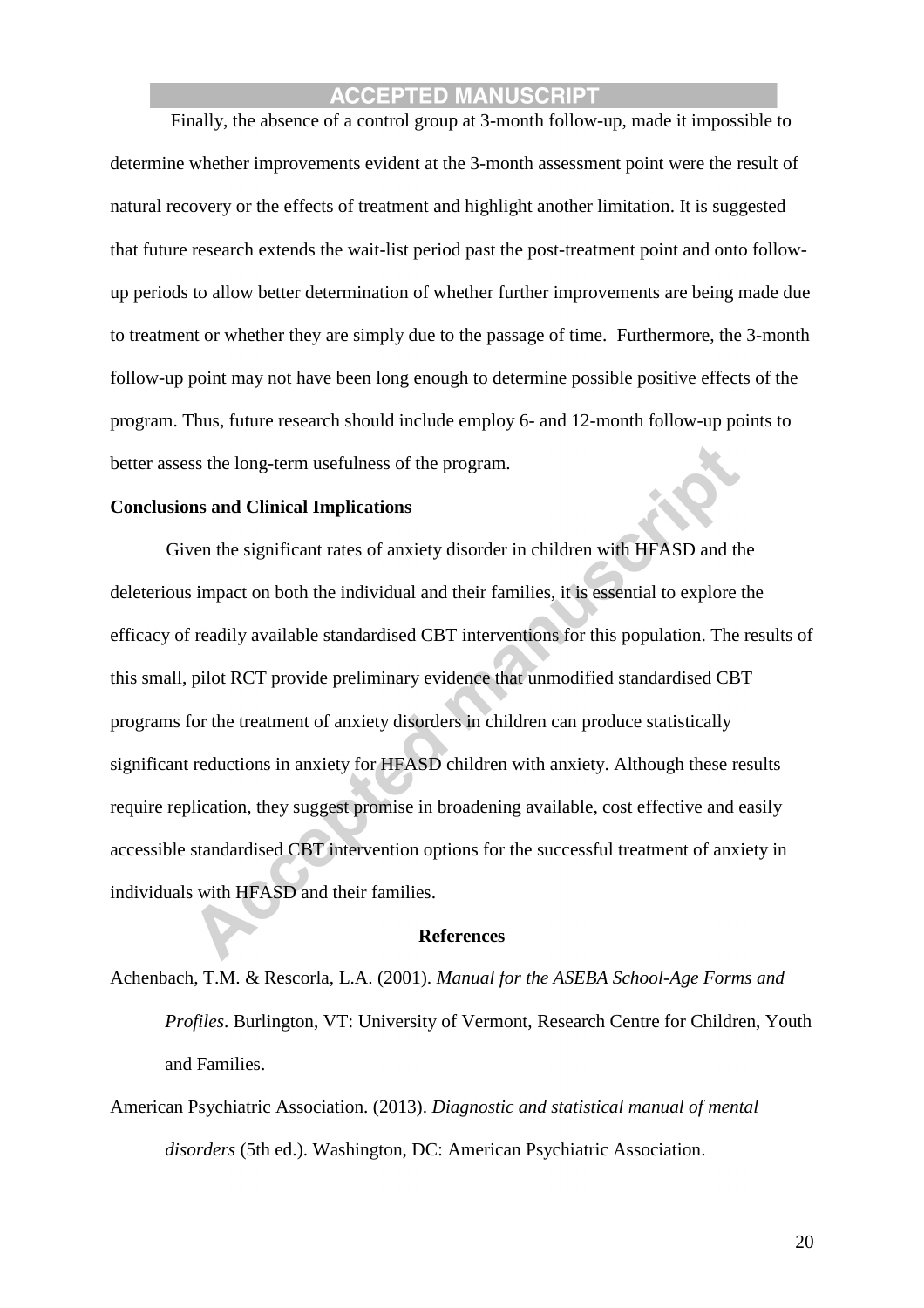- Attwood, T. (2004). Cognitive Behaviour Therapy for Children and Adults with Asperger's Syndrome. *Behaviour Change, 21*(3), 147-161. doi: 10.1375/becg.21.2.147.55995
- Attwood, T. (2008). *The complete guide to Asperger's syndrome*. London; Philadelphia: Jessica Kingsley.
- Booth, M.L., Bernard, D., Quine, S., Kang, M.S., Usherwood, T., Alperstein, G., Bennet, D.L. (2004). Access to health care among Australian adolescents young people's perspectives and their sociodemographic distribution. *Journal of Adolescent Health, 34*, 97-103. doi:10.1016/j.jadohealth.2003.06.011
- Boyd, C., Francis, K., Aisbett, D., Newnham, K., Sewell, J., Dawes, G., & Nurse, S. (2007). Australian rural adolescents' experiences of accessing psychological help for a mental health problem. *Australian Journal of Rural Health, 15*, 196-200. doi: 10.1111/j.1440- 1584.2007.00884.x
- Chalfant, A. M., Rapee, R., & Carroll, L. (2007). Treating anxiety disorders in children with high functioning autism spectrum disorders: A controlled trial. *Journal of Autism and Developmental Disorders, 37*(10), 1842-1857. doi:10.1007/s10803-006-0318-4
- Chambless, D. L., & Hollon, S. D. (1998). Defining empirically supported therapies. *Journal of Consulting and Clinical Psychology,* 66(1), 7-18. doi:10.1037/0022-006X.66.1.7
- Cobham, V.E., Dadds, M.R., & Spence, S.H. (1998). The role of parental anxiety in the treatment of childhood anxiety. *Journal of Consulting and Clinical Psychology, 66*, 893-905. doi:10.1037/0022-006X.66.6.893
- Cobham, V.E., Dadds, M.R., Spence, S.H., & McDermott, B. (2010). Parental anxiety in the treatment of childhood anxiety: a different story three years later. *Journal of Clinical Child and Adolescent Psychology, 39*, 410-420. doi:10.1080/15374411003691719
- Donoghue, K., Stallard, P., & Kucia, J. (2011). The clinical practice of cognitive behavioural therapy for children and young people with a diagnosis of Asperger's Syndrome.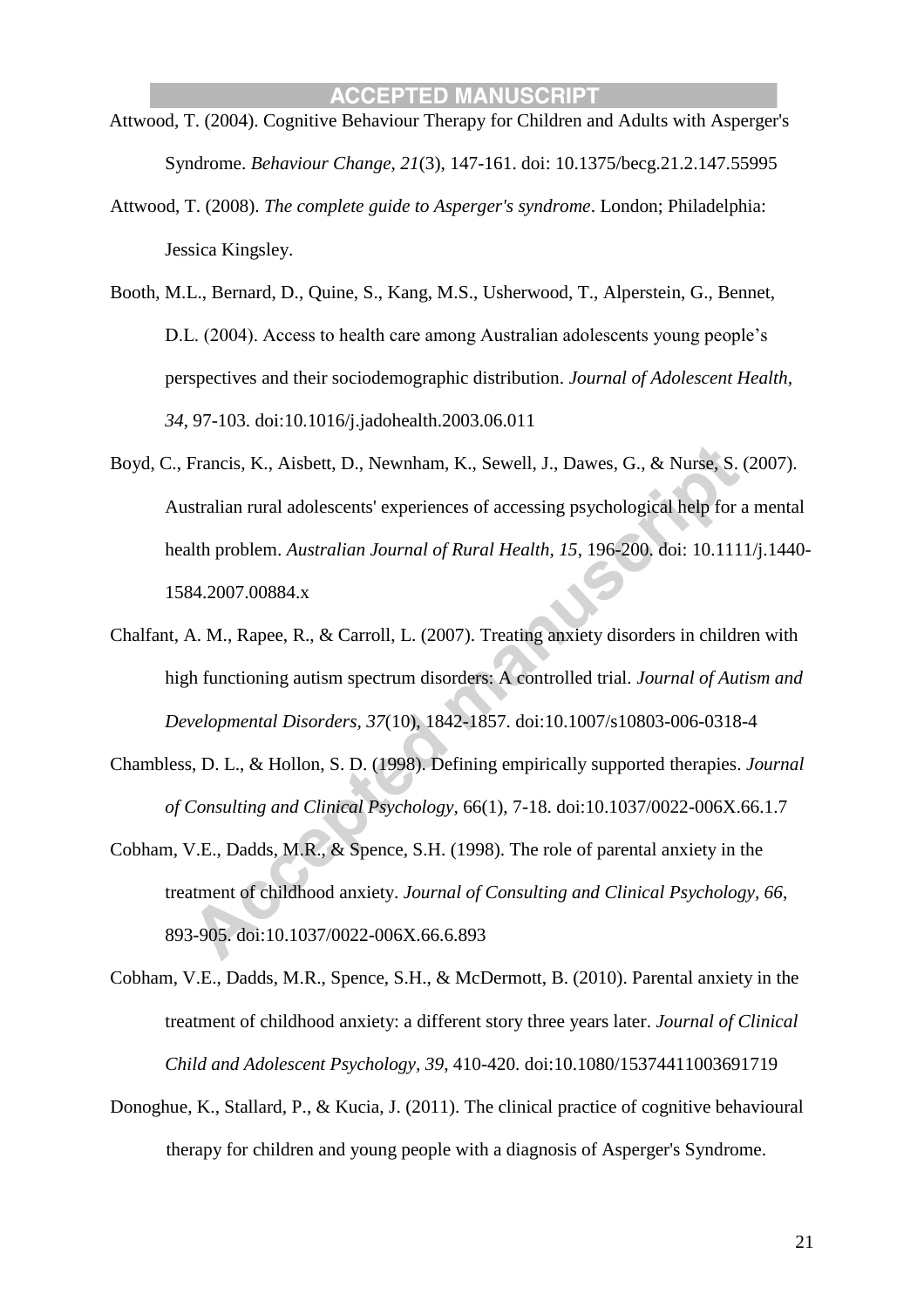*Clinical Child Psychology and Psychiatry, 16*, 89-102. doi:

10.1177/1359104509355019

- Dyrborg, J., Larsen, F.W., Nielson, S., Byman, J., Nielson, B.B., Gautre-Delay, F. (2000). The Children's Global Assessment Scale (CGAS) and Global Assessment of Psychosocial Disability (GAPD) in clinical practice - substance and reliability as judged by intraclass correlations. *European Child and Adolescent Psychiatry,* 9, 195- 201. doi: 10.1007/s007870070043
- Essau C.A. (2005). Frequency and patterns of mental health services utilization among adolescents with anxiety and depressive disorders. *Depress Anxiety, 22,* 130–137. doi:10.1002/da.20115
- Fujii, C., Renno, P., McLeod, B. D., Enjey, L., Decker, K., Zielinski, K., & Wood, J. J. (2013). Intensive Cognitive Behavioral Therapy for Anxiety Disorders in School-aged Children with Autism: A Preliminary Comparison with Treatment-as-Usual. *School Mental Health* 5(1), 25-37. doi: 10.1007/s12310-012-9090-0
- Ghaziuddin, M. (2005). *Mental health aspects of autism and Asperger syndrome*. London: JessicaKingsley Publishers.
- Green, A.C., Hunt, C., & Stain, H.J. (2012). The delay between symptom onset and seeking professional treatment for anxiety and depressive disorders in a rural Australian sample. *Social Psychiatry and Psychiatric Epidemiology, 47*, 1475-1487. doi:10.1007/s00127-001-0453-x
- Green, S., & Wood, J. (2013) Anxiety and Behavior Problems. In Scarpa, A., White, S. W., & Attwood, T. (Eds.). *CBT for children and adolescents with high-functioning autism spectrum disorders* (pp) London: Guilford Press.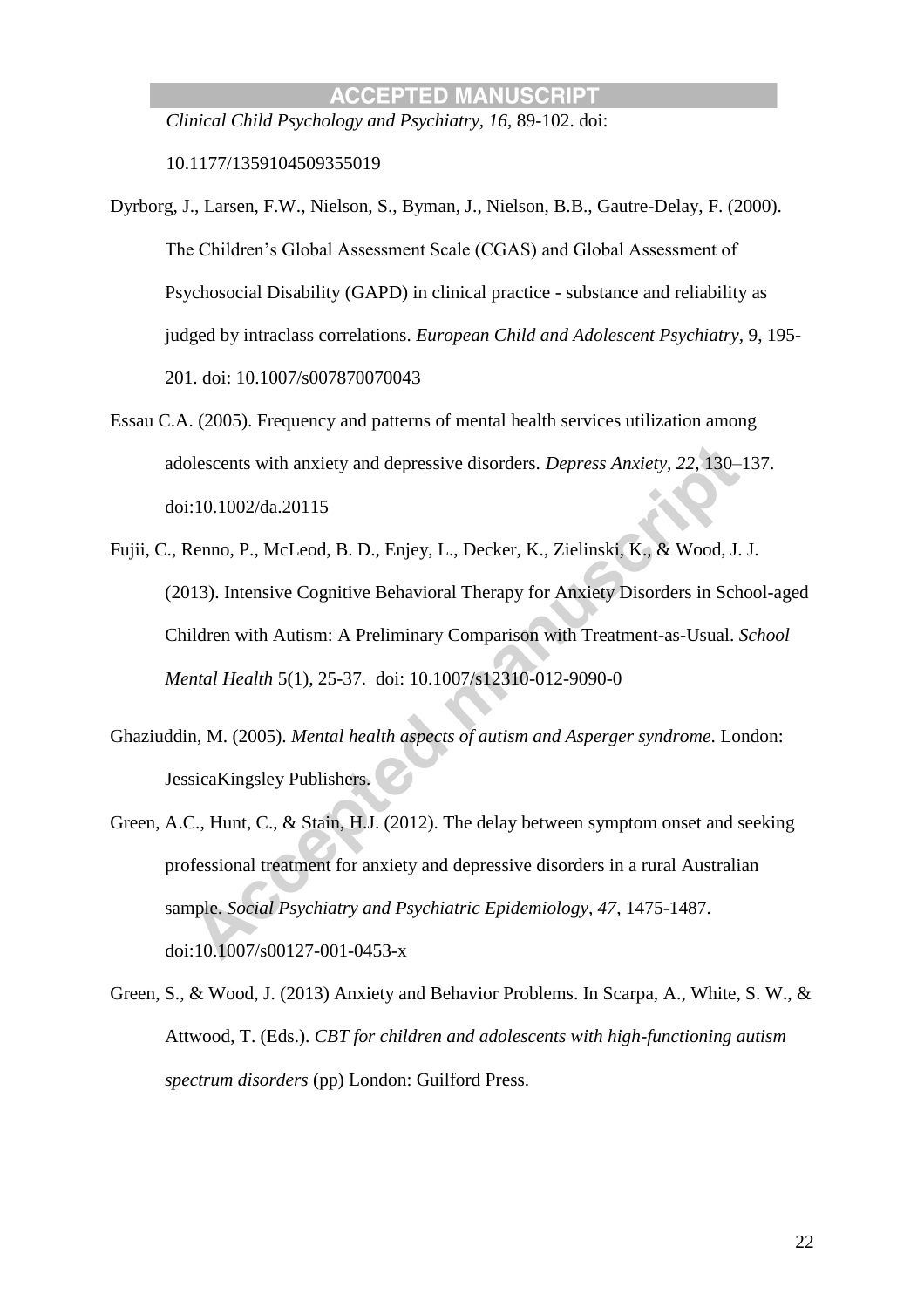- James, A., Soler, A., & Weatherall, R. (2007). Cochrane review: Cognitive behavioural therapy for anxiety disorders in children and adolescents. *Evidence-Based Child Health: A Cochrane Review Journal, 2*(4), 1248-1275. Doi: 10.1002/ebch.206
- James, A.C., Cowdrey, J.G., Soler, A., Choke, A. (2013). Cognitive behavioural therapy for anxiety disorders in children and adolescents. *Cochrane Database of Systematic Reviews, 6,* 1- 107. doi:10.1002/14651858.CD004690.pub3
- Lang, R., Regester, A., Lauderdale, S., Ashbaugh, K., & Haring, A. (2010). Treatment of anxiety in autism spectrum disorders using cognitive behaviour therapy: a systematic review. *Developmental Neurorehabilitation, 13*, 53-63. doi: 10.3109/17518420903236288
- Lawrence, D., Hafekost, J., Johnson, S. E., Saw, S., Buckingham, W. J., Sawyer, M. G., ... & Zubrick, S. R. (2015). Key findings from the second Australian child and Adolescent Survey of Mental Health and Wellbeing. *Australian and New Zealand Journal of Psychiatry*. doi: 10.1177/0004867415617836
- Lin, E., Goering, P., Offord, D.R., Campbell, D., & Boyle, M.H. (1996). The use of mental health services in Ontario: epidemiologic findings. *Canadian Journal of Psychiatry, 41*, 572–577.
- Lord, C., Rutter, M., DiLavore, P., Risi, S., Gotham, K., & Bishop, S. (2012). *Autism Diagnostic Observation Schedule, Second Edition* (ADOS-2). Torrance, CA: Western Psychological Services.
- Lyneham, H.J., & Rapee, R.M. (2005). Evaluation and treatment of anxiety disorders in the general pediatric population: A clinician's guide. *Child and Adolescent Psychiatric Clinics of North America, 14*, 845-861. doi:10.1016/j.chc.2005.05.002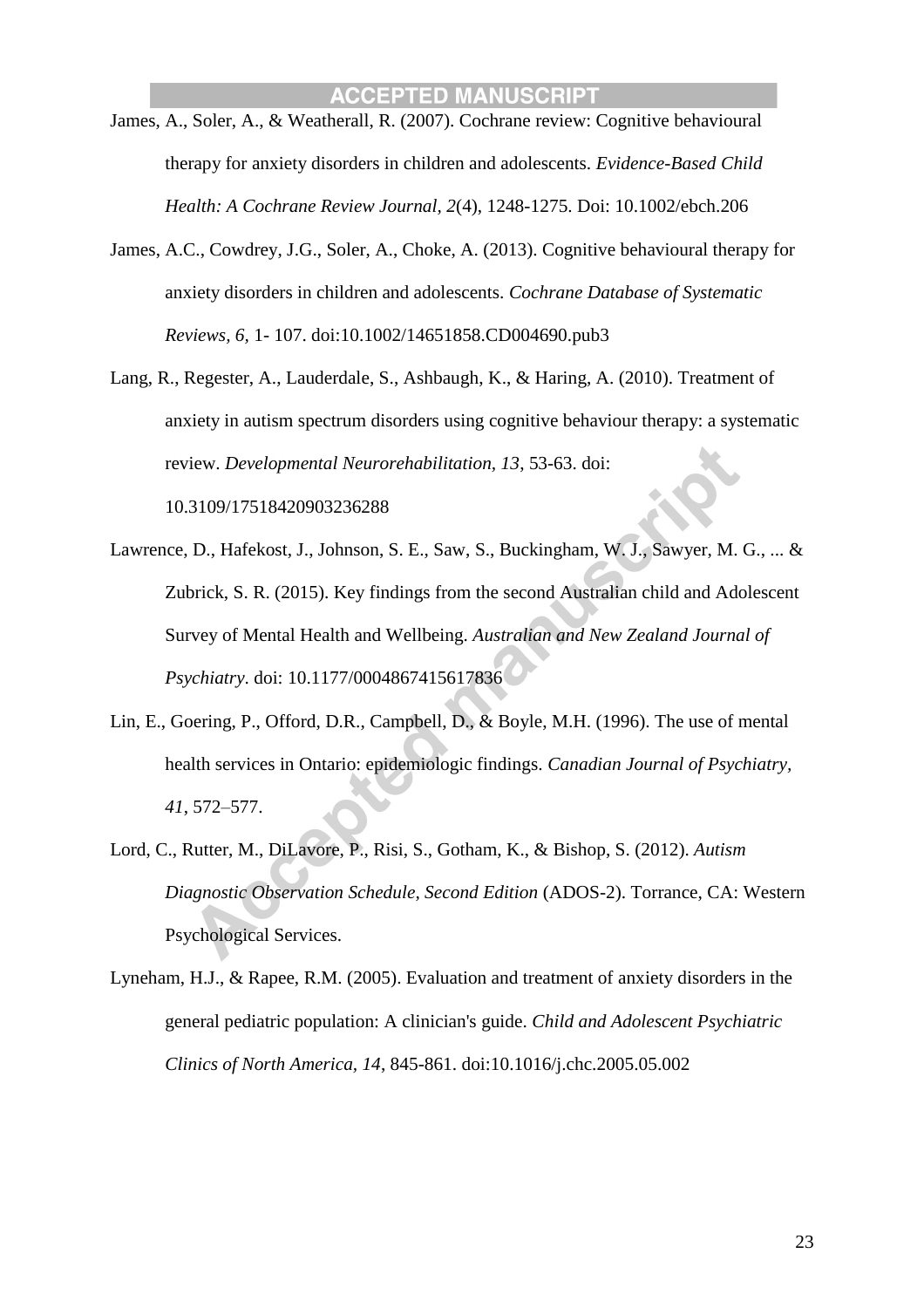- March, S., Spence, S.H., Donovan, C.L. (2009). The efficacy of an internet-based cognitivebehavioral therapy intervention for child anxiety disorders. *Journal of Paediatric Psychology, 34*, 474-487. doi:10.1093/jpepsy/jsn099
- McConachie, H., McLaughlin, E., Grahame, V., Taylor, H., Honey, E., Tavernor, L., ... & Le Couteur, A. (2013). Group therapy for anxiety in children with autism spectrum disorder. *Autism*. doi: 10.1177/1362361313488839
- McNally Keehn, R. H., Lincoln, A. J., Brown, M. Z., & Chivara, D. A. (2013). The coping cat program for children with anxiety and autism spectrum disorder: A pilot randomized controlled trial. *Journal of Autism and Developmental Disorders, 43*(1), 57-67. Doi: 10.1007/s10803-012-1541-9
- Merikangas, K. R., He, J., Burstein, M., Swendsen, J., Avenevoli, S., Case, B.,....... Olfson, M., (2011). Service Utilization for Lifetime Mental Disorders in U.S. Adolescents: Results of the National Comorbidity Survey–Adolescent Supplement (NCS-A). *Journal of the American Academy of Child and Adolescent Psychiatry, 50*(1), 32-45. doi: 10.1016/j.jaac.1010.10.006
- Muris, P., Schmidt, H., & Merckelbach, H. (2000). Correlations among two self-report questionnaires for measuring DSM-defined anxiety disorder symptoms in children: The screen for child anxiety related emotional disorders and the Spence Children's Anxiety Scale. *Personality & Individual Differences, 28*, 333-346. doi:10.1016/S0191- 8869(99)00102-6
- Odom, S. L., Brown, W. H., Frey, T., Karasu, N., Smith-Canter, L. L., & Strain, P. S. (2003). Evidence- based practices for younger children with Autism: contributions for singlesubject design research. *Focus on Autism and Other Developmental Disabilities, 18*, 166-175. doi: 10.1177/10883576030180030401

Owens, P.L., Hoagland, K., Horwitz, S.M., Leaf, P.J., Poduska, J.M., Kellam, S.G., &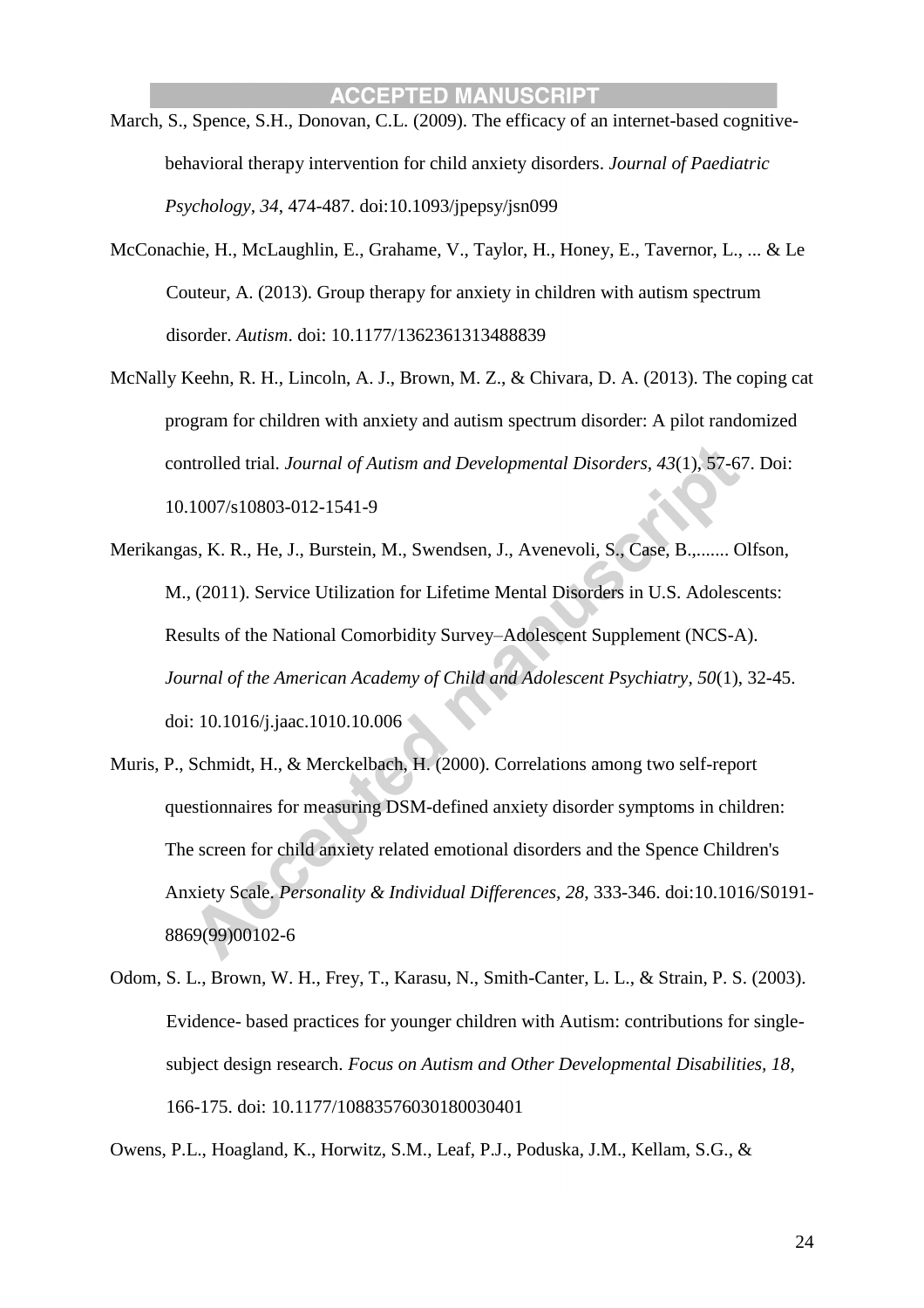Ialongo, N.S. (2002). Barriers to children's mental health services. *Journal of the American Academy of Child and Adolescent Psychiatry, 41*, 731-738. doi:10.1097/00004583-200206000-00013

- Parikh, S.V., Wasylenki, D., Goering, P., & Wong, J. (1996). Mood disorders: rural/urban differences in prevalence, health care utilization, and disability in Ontario. *Journal of Affective Disorders, 38*, 57–65. doi:10.1016/0165-0327(95)00096-8
- Rapee, R. M., Barrett, P. M., Dadds, M. R., & Evans, L. (1994). Reliability of the DSM-III-R childhood anxiety disorders using structured interview: Interrater and parent-child agreement. *Journal of the American Academy of Child & Adolescent Psychiatry, 33*(7), 984-992. doi: 10.1097/00004583-199409000-00008
- Reaven, J., Blakeley-Smith, A., Culhane-Shelburne, K., & Hepburn, S. (2012). Group cognitive behavior therapy for children with high-functioning autism spectrum disorders and anxiety: a randomized trial Treatment for children with autism and anxiety. *Journal of Child Psychology and Psychiatry, 53*(4), 410-419. doi: 10.111/j.1469-7610.2011.02486
- Reaven, J., Blakeley-Smith, A., Nichols, S., Dasari, M., Flanigan, E., & Hepburn, S. (2009). Cognitive-behavioral group treatment for anxiety symptoms in children with highfunctioning autism spectrum disorders, a pilot study. *Focus on Autism and Other Developmental Disabilities, 24*, 27-37. doi: 10.1177/1088357608327666
- Rey, J.M., Starling, J., Wever, C., Dossetor, D.R., & Plapp, J.M. (1995). Inter-rater reliability of global assessment of functioning in a clinical setting. *Journal of Child Psychology and Psychiatry,* 36, 787-792. doi: 10.1111/j.1469-7610.1995.tb01329.x
- Richardson, T., Stallard, P., & Velleman, S (2010). Computerised cognitive behavioural therapy for the precention and treatment of depression and anxiety in children and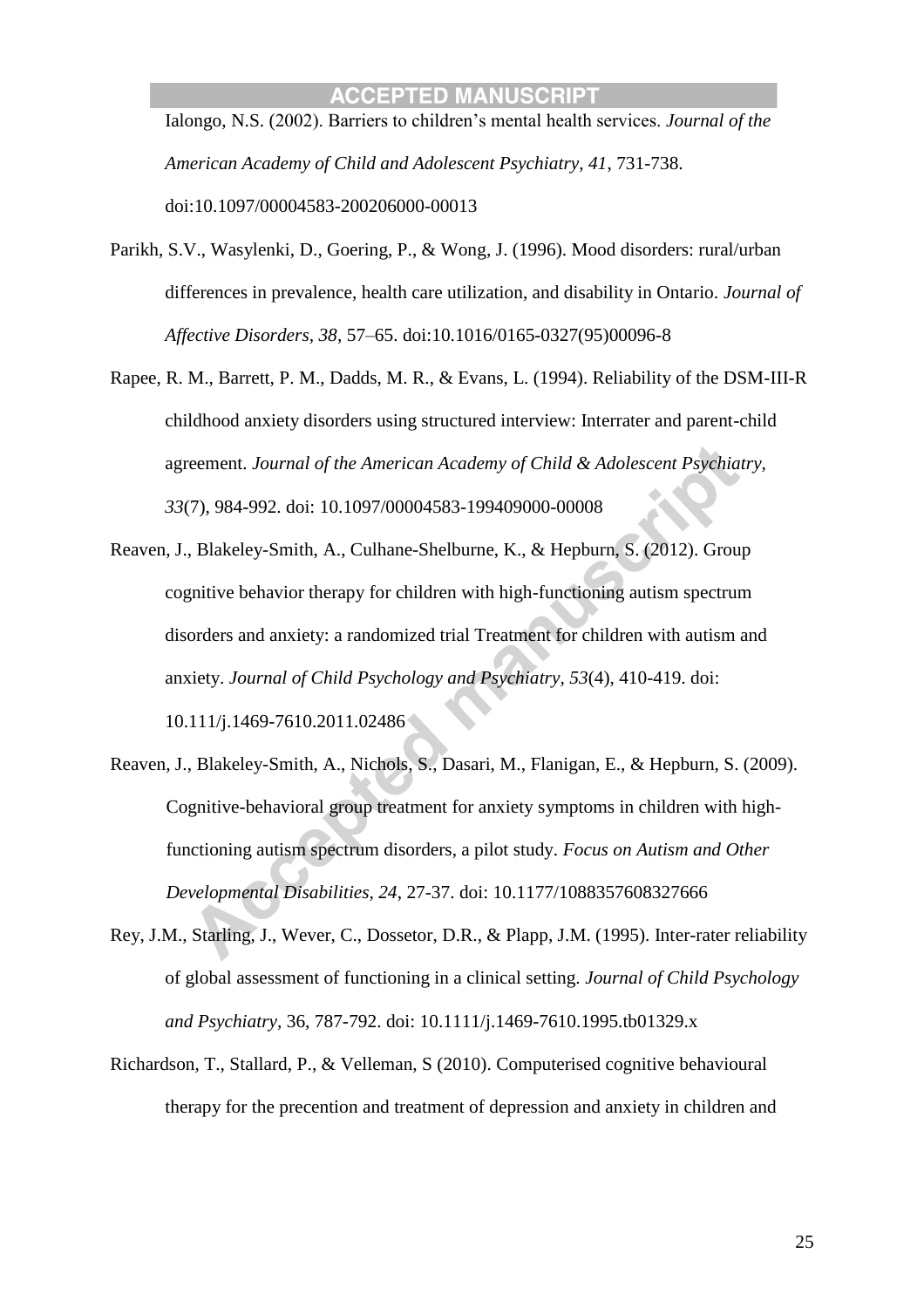adolescents: A systematic review. *Clinical Child and Family Psychology Review, 13*(3), 275-290. doi: 10.1007/s10567-010-0069-9

- Rudy, B. M., Lewin, A. B., & Storch, E. A. (2013). Managing anxiety comorbidity in youth with autism spectrum disorders. *Neuropsychiatry, 3*(4), 411. doi:10.2217/npy.13.53
- Scarpa, A., & Reyes, N. M. (2011). Improving emotion regulation with CBT in young children withhigh functioning autism spectrum disorders: A pilot study*. Behavioural and CognitivePsychotherapy, 39*(4), 495-500. doi:10.1017/S1352465811000063
- Schaffer, D., Gould, M. S., Brasic, J., Ambrosini, P., Fisher, P., Bird, H., & Aluwahlia, S. (1983). A Children's Global Assessment Scale (CGAS). *Archives of General Psychiatry,* 40, 1228-1231. doi:10.1001/archpsyc.1983.01790100074010
- Scott, F. J., Baron-Cohen, S., Bolton, P., & Brayne, C. (2002). The CAST (Childhood Asperger Syndrome Test): preliminary development of UK screen for mainstream primary-school- age children. *Autism, 6*, 9-31. doi: 10.1177/1362631302006001003
- Silverman, W., & Eisen, A. R. (1992). Age differences in the reliability of parent and child reports of child and anxious symptomatology using a structured interview. *Journal of American Academy of Child and Adolescent Psychiatry, 31*(1), 117-124. doi:

10.1097/00004583-199201000-00018

- Silverman, W.K. & Albano, A.M. (1996). *Anxiety Disorders Interview Schedule for Children for DSM-IV: (Child and Parent Versions).* San Antonio, TX: The Psychological Corporation.
- Silverman, W.K., Saavedra, L.M., & Pina, A.A. (2001). Test-retest reliability of anxiety symptoms and diagnoses with anxiety disorders interview schedule for DSM-IV: Child and parent versions. *Journal of the American Academy of Child and Adolescent Psychiatry, 40*, 937-944. doi:10.1080/15374410701817907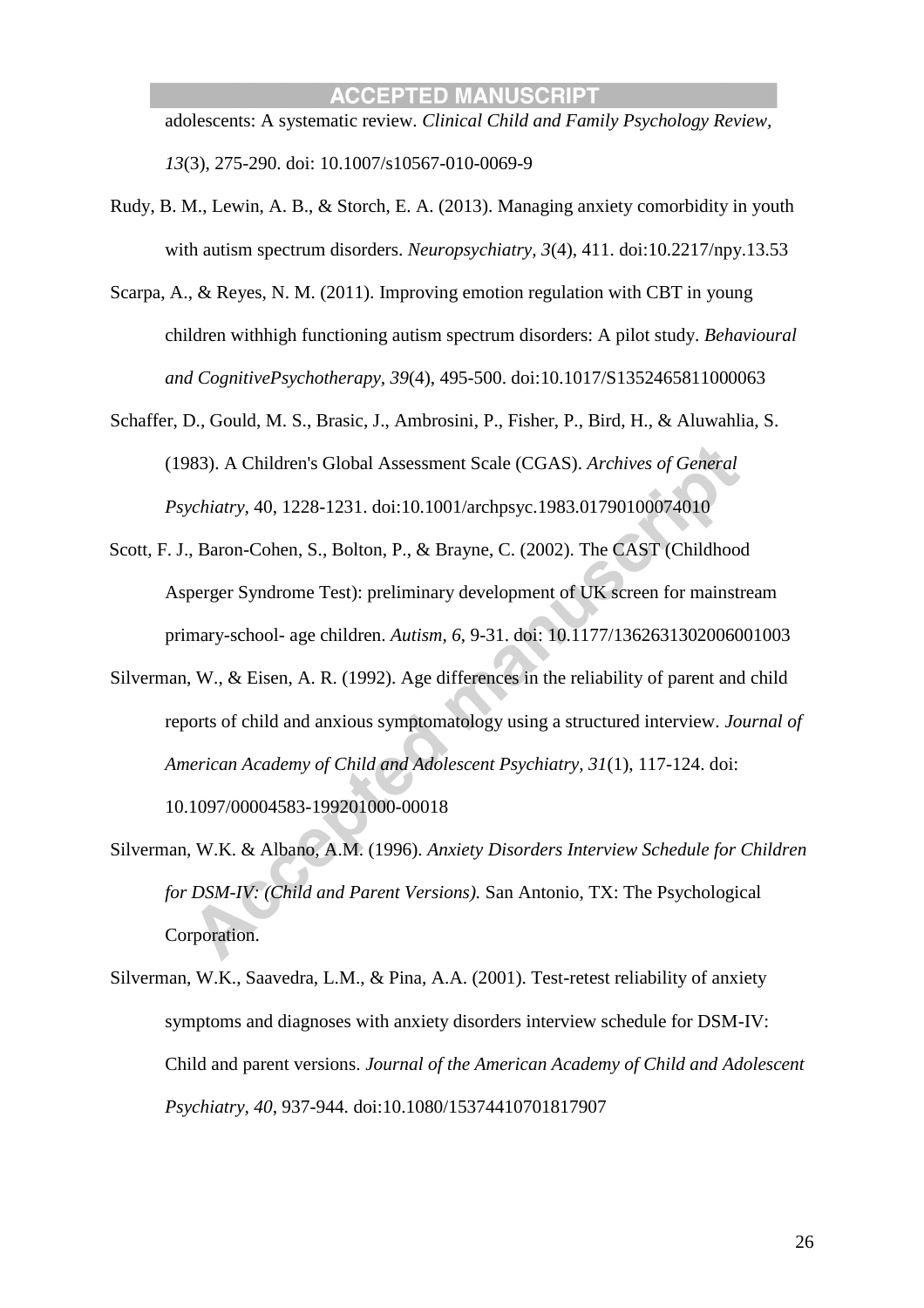- Sofronoff, K., Attwood, T., & Hinton, S. (2005). A randomised controlled trial of a CBT intervention for anxiety in children with Asperger syndrome. *Journal of Child Psychology and Psychiatry, 46*(11), 1152-1160. doi: 10.1111/j.1469- 7610.2005.00411.x
- Spence, S. H. (1999). Spence Children's Anxiety Scale (parent version). Brisbane: University of Queensland.
- Spence, S.H. (1998). A measure of anxiety symptoms among children. *Behaviour Research and Therapy, 36*, 545-566. doi:10.1016/S0005-7967(98)00034-5
- Spence, S.H., Barrett, P.M., & Turner, C.M. (2003). Psychometric properties of the Spence children's anxiety scale with young adolescents. *Journal of Anxiety Disorders, 17*, 605-625. doi:10.1016/S0887-6185(02)00236-0
- Spence, S.H., Donovan, C.L., March, S., Gamble, A., Anderson, R.E., Prosser, S., & Kenardy, J. (2011). A Randomized Controlled Trial of Online Versus Clinic-Based CBT for Adolescent Anxiety. *Journal of Consulting & Clinical Psychology*, 79, 629- 642. doi:10.1037/a0024512
- Spence, S. H., Donovan, C. L., March, S., Gamble, A., Anderson, R., Prosser, S., Kercher, A., & Kenardy, J. (2008). Online CBT in the treatment of child and adolescent anxiety disorders: Issues in the development of BRAVE–ONLINE and two case illustrations. *Behavioural and Cognitive Psychotherapy*, *36*(04), 411-430.
- Spence, S.H., Holmes, J.M., March, S., & Lipp, O.V. (2006). The feasibility and outcome of clinic plus internet delivery of cognitive-behavior therapy for childhood anxiety. *Journal of Consuling and Clinical Psychology, 74,* 614-621. doi:10.1037/0022- 006X.74.3.614
- Storch, E. A., Arnold, E. B., Lewin, A. B., Nadeau, J. M., Jones, A. M., De Nadai, A. S., ... & Murphy, T. K. (2013). The effect of cognitive-behavioral therapy versus treatment as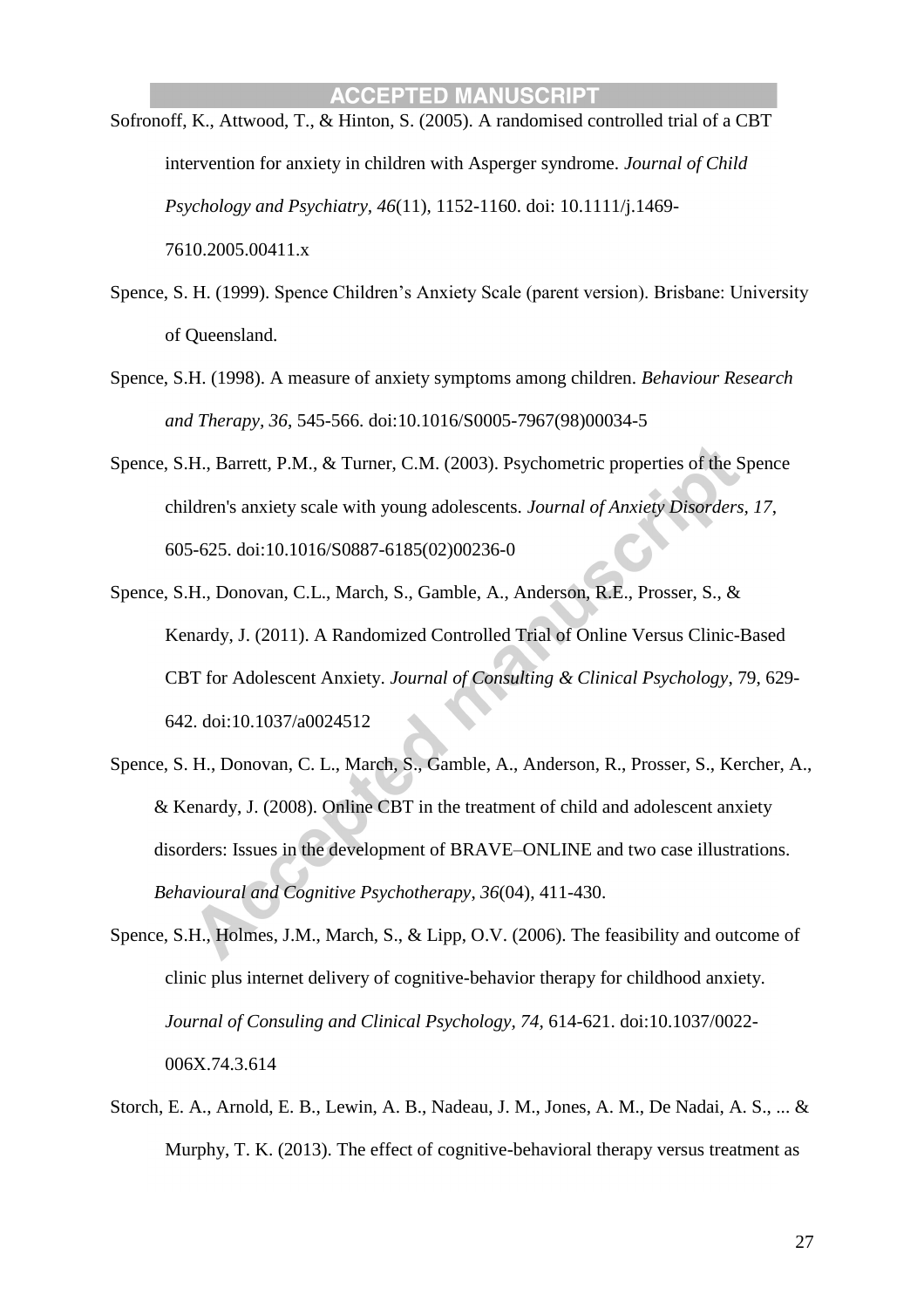usual for anxiety in children with autism spectrum disorders: a randomized, controlled trial. *Journal of the American Academy of Child & Adolescent Psychiatry*, *52*(2), 132- 142.doi: 10.1016/j.jaac.2012.11.007

- Storch, E. A. Lewin, A. B., Collier, A. B., Arnold, E., De Nadai, A. S., Dane, B. F., . . . Murphy, T. K. (2015), A randomized controlled trial of cognitive-behavioral therapy versus treatment as usual for adolescents with autism spectrum disorders and comorbid anxiety. *Depression and Anxiety, 32*(3), 174-181. doi: 10.1002/da22332
- Sukhodolsky, D. G., Bloch, M. H., Panza, K. E., & Reichow, B. (2013). Cognitivebehavioraltherapy for anxiety in children with high-functioning autism: a metaanalysis. *Pediatrics*, *132*(5), e1341-e1350.doi: 10.1542/peds.2013-1193
- Sukhodolsky, D. G., Scahill, L., Gadow, K. D., Arnold, L. E., Aman, M. G., McDougle, C. J., . . .Vitiello, B. (2008). Parent-rated anxiety symptoms in children with pervasive developmental disorders: Frequency and association with core autism symptoms and cognitive functioning. *Journal of Abnormal Child Psychology, 36*(1), 117. doi:10.1007/s10802-007-9165-9
- Sung, M., Ooi, Y. P., Goh, T. J., Pathy, P., Funch, D. S. S., Ang, R. P., ….Lam, C. M. (2011). Effects of cognitive-behavioral therapy on anxiety in children with autism spectrum disorders: A randomized controlled rrial. *Child Psychiatry & Human Development, 42*(6), 634-649. doi: 10.1007/s10578-011-0238-1
- Ung, D., Selles, R., Small, B. J., & Storch, E. A. (2014). A Systematic Review and Meta-Analysis of Cognitive-Behavioral Therapy for Anxiety in Youth with High-Functioning Autism Spectrum Disorders. *Child Psychiatry & Human Development*, 1- 15.doi: 10.1007/s10578-014-0494-y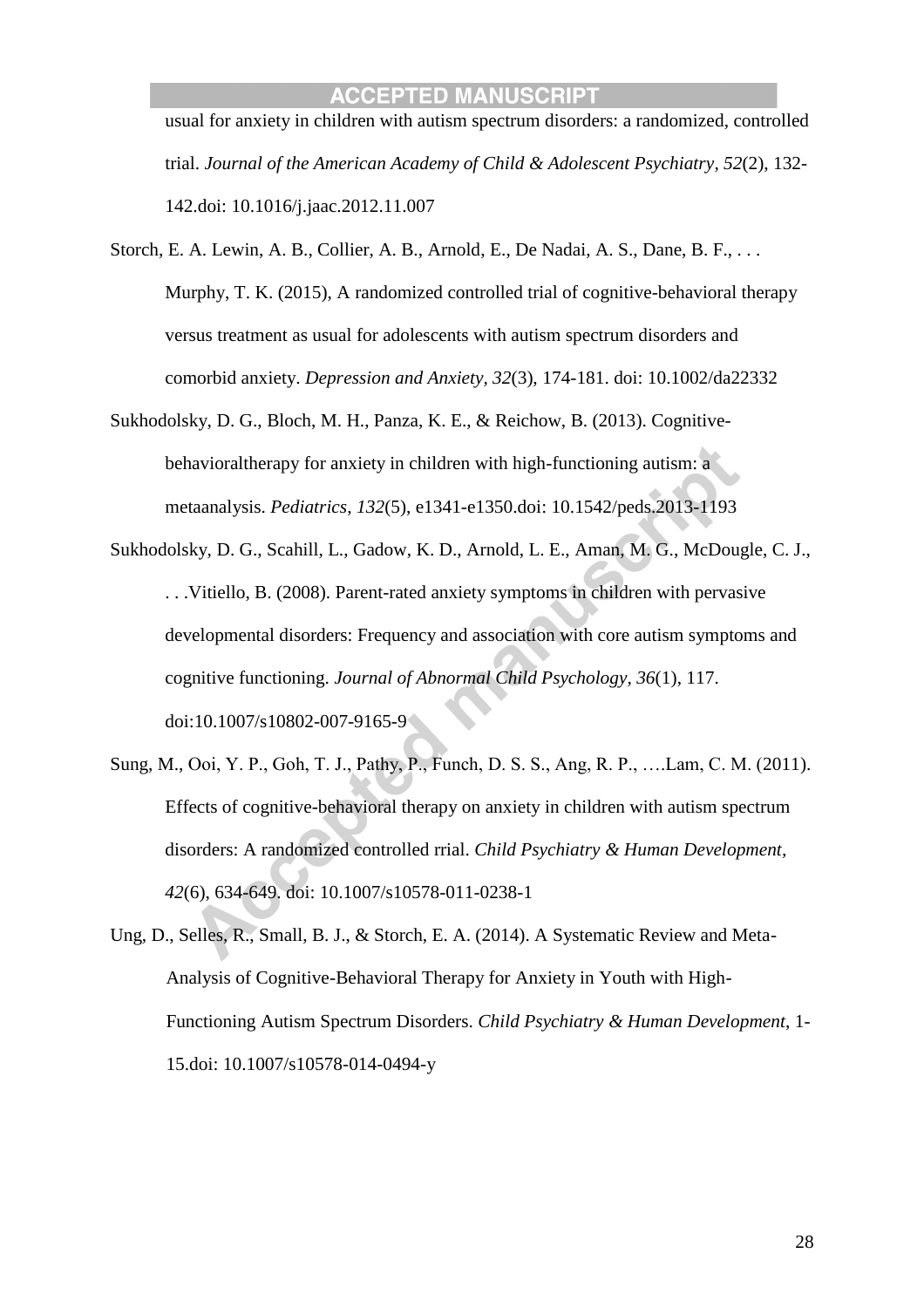- van Steensel, F. J. A., Bögels, S. M., & Perrin, S. (2011). Anxiety disorders in children andadolescents with autistic spectrum disorders: A meta-analysis. *Clinical Child and Family Psychology Review, 14*(3), 302-317. doi:10.1007/s10567-011-0097-0
- Wang, P.S., Berglund, P., Olfson, M., Pincus, H.A., Wells, K.B., & Kessler, R.C. (2005) Failure and delay in initial treatment contact after first onset of mental disorders in the national comorbidity survey replication*. Archives of General Psychiatry, 62*, 603–613. doi:10.1001/archpsyc.62.6.603
- Wood, J. J., & Drahota, A. (2005). *Behavioural interventions for anxiety in children with autism.* Los Angeles, CA: University of California-Los Angeles.
- Wood, J. J., Drahota, A., Sze, K., Van Dyke, M., Decker, K., Fujii, C., . . . Spiker, M. (2009). Brief report: Effects of cognitive behavioral therapy on parent-reported autism symptoms in school-age children with high-functioning autism. *Journal of Autism and Developmental Disorders, 39*(11), 1608-1612. doi:10.1007/s10803-009-0791-7
- Wood, J. J., Ehrenreich-May, J., Alessandri, M., Fujii, C., Renno, P., Laugeson, E.. . Storch, E. A. (2015). Cognitive behavioral therapy for early adolescents with autism spectrum disorders and clinical anxiety: A randomized, controlled trial. *Behavior Therapy, 46*(1), 7-19. doi:10.1016/j.beth.2014.01.00

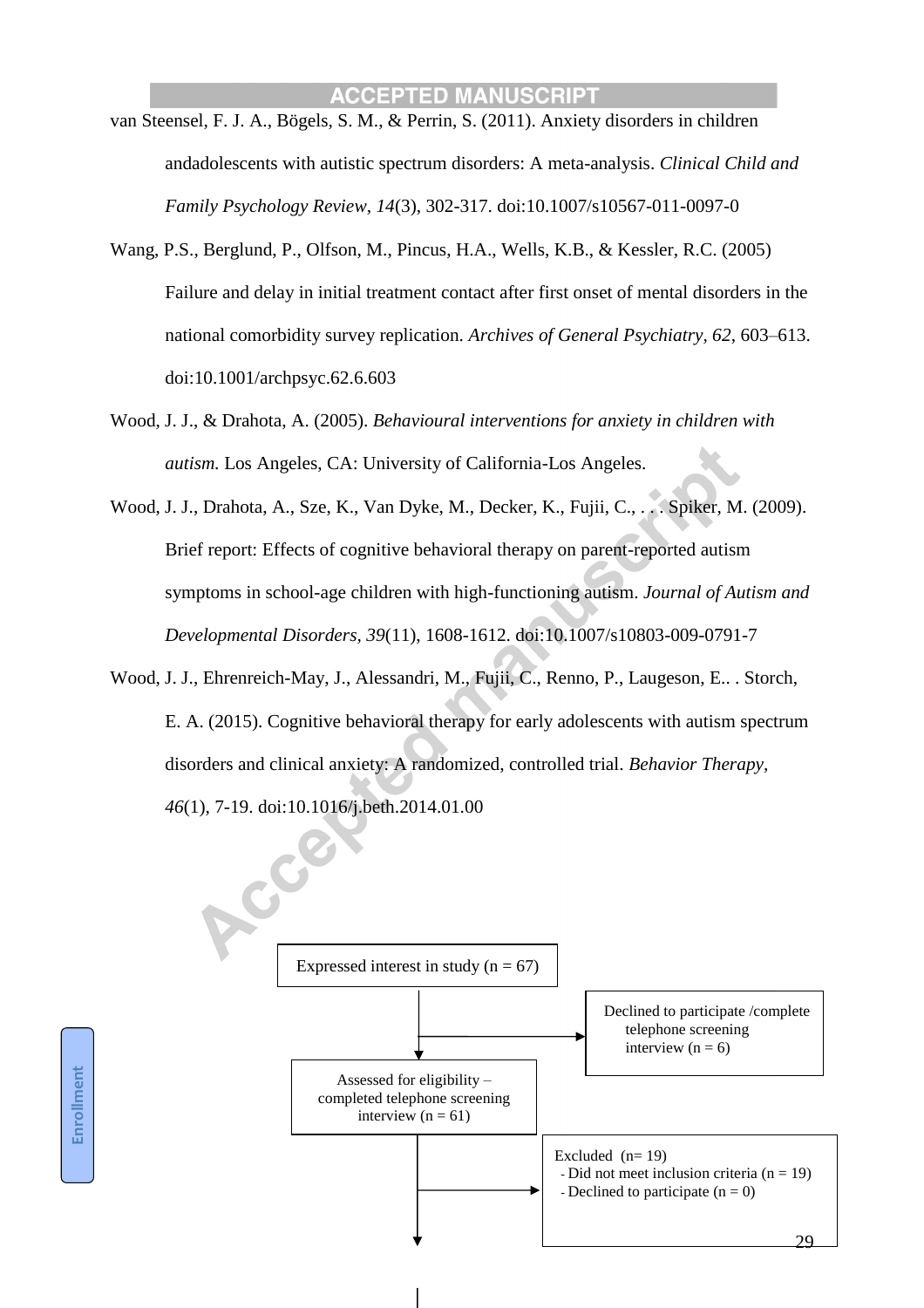

# Figure 1. CONSORT Diagram

z.

| Table 1 Pre-treatment Socio-demographic Information ( $N=42$ ) |  |
|----------------------------------------------------------------|--|
|                                                                |  |
|                                                                |  |
|                                                                |  |

| Demographic         | Treatment<br>$(n = 21)$ | Waitlist<br>$(n = 21)$ | Total<br>$(N = 42)$ |
|---------------------|-------------------------|------------------------|---------------------|
| Gender $(\%)$       |                         |                        |                     |
| Female              | 23.8                    | 4.8                    | 14.3                |
| Male                | 76.2                    | 95.2                   | 85.7                |
| Age in years (Mean) |                         |                        |                     |
| Child               | 9.81                    | 9.67                   | 9.74                |
| Mother              | 40.86                   | 39.62                  | 40.24               |
| Father              | 42.24                   | 42.40                  | 42.32               |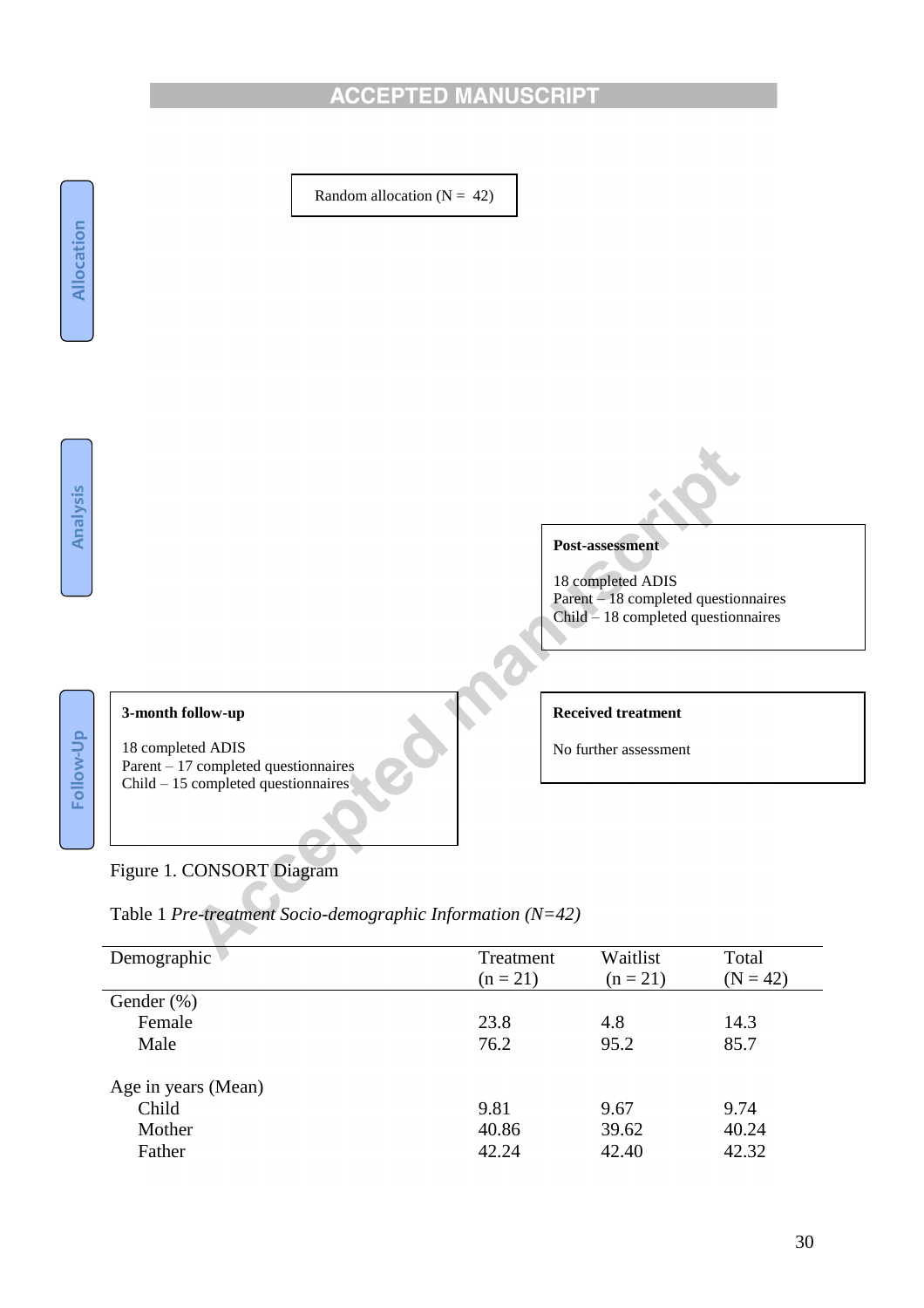| ACCEPTED                                                         |                  |                  |      |
|------------------------------------------------------------------|------------------|------------------|------|
| Combined family income (%)                                       |                  |                  |      |
| <au \$40,000<="" td=""><td>9.5</td><td>4.8</td><td>7.1</td></au> | 9.5              | 4.8              | 7.1  |
| AU \$41,000- AU \$60,000                                         | 14.3             | 9.5              | 11.9 |
| AU \$61,000- AU \$80,000                                         | 19.0             | 19.0             | 19.0 |
| AU \$81,000- AU \$100,000                                        | 4.8              | 28.6             | 16.7 |
| $>$ AU\$100,000                                                  | 52.4             | 38.1             | 45.2 |
|                                                                  |                  |                  |      |
| Highest level of education (%)<br>Mother                         |                  |                  |      |
| Postgraduate University Degree                                   | 28.6             | 19.0             | 23.8 |
| <b>Undergraduate University Degree</b>                           | 9.5              | 9.5              | 9.5  |
| <b>TAFE</b> or Apprenticeship                                    | 42.9             | 42.9             | 42.9 |
| Completed Year 12                                                | 9.5              | 19.0             | 14.3 |
| Completed Year 10                                                | 9.5              | 9.5              | 9.5  |
|                                                                  |                  |                  |      |
| Highest level of education (%)                                   |                  |                  |      |
| Father                                                           |                  |                  |      |
| <b>Postgraduate University Degree</b>                            | 19               | 9.5              | 14.3 |
| <b>Undergraduate University Degree</b>                           | 23.8             | 33.3             | 28.6 |
| <b>TAFE</b> or Apprenticeship                                    | 42.9             | 42.8             | 42.9 |
| Completed Year 12                                                | $\overline{0}$   | 14.3             | 7.1  |
| Completed Year 10                                                | 9.5              | $\boldsymbol{0}$ | 4.8  |
| Did Not Complete Year 10                                         | 4.8              |                  | 2.4  |
|                                                                  |                  |                  |      |
| Child's country of birth (%)                                     |                  |                  |      |
| Australia                                                        | 85.7             | 95.2             | 90.5 |
| <b>United Kingdom</b>                                            | 9.6              | $\theta$         | 4.8  |
| Scotland                                                         | $\boldsymbol{0}$ | 4.8              | 2.4  |
| <b>United States of America</b>                                  | 4.8              | $\overline{0}$   | 2.4  |
|                                                                  |                  |                  |      |
|                                                                  |                  |                  |      |
|                                                                  |                  |                  |      |
|                                                                  |                  |                  |      |

Table 2 *Pre-treatment Diagnostic Information for total sample according to condition*

|                                  |   | Treatment          | Waitlist |                    |
|----------------------------------|---|--------------------|----------|--------------------|
|                                  |   | $N=21$             | $N=21$   |                    |
| Mean severity of primary anxiety |   | 6.62               | 6.76     |                    |
| diagnosis                        |   |                    |          |                    |
| Mean number of anxiety disorders |   | 3.38               | 3.33     |                    |
| CGAS rating                      |   | 48.52              | 46.05    |                    |
|                                  | N | $%$ of<br>children | N        | $%$ of<br>children |
| <b>Primary Anxiety Diagnosis</b> |   |                    | 15       |                    |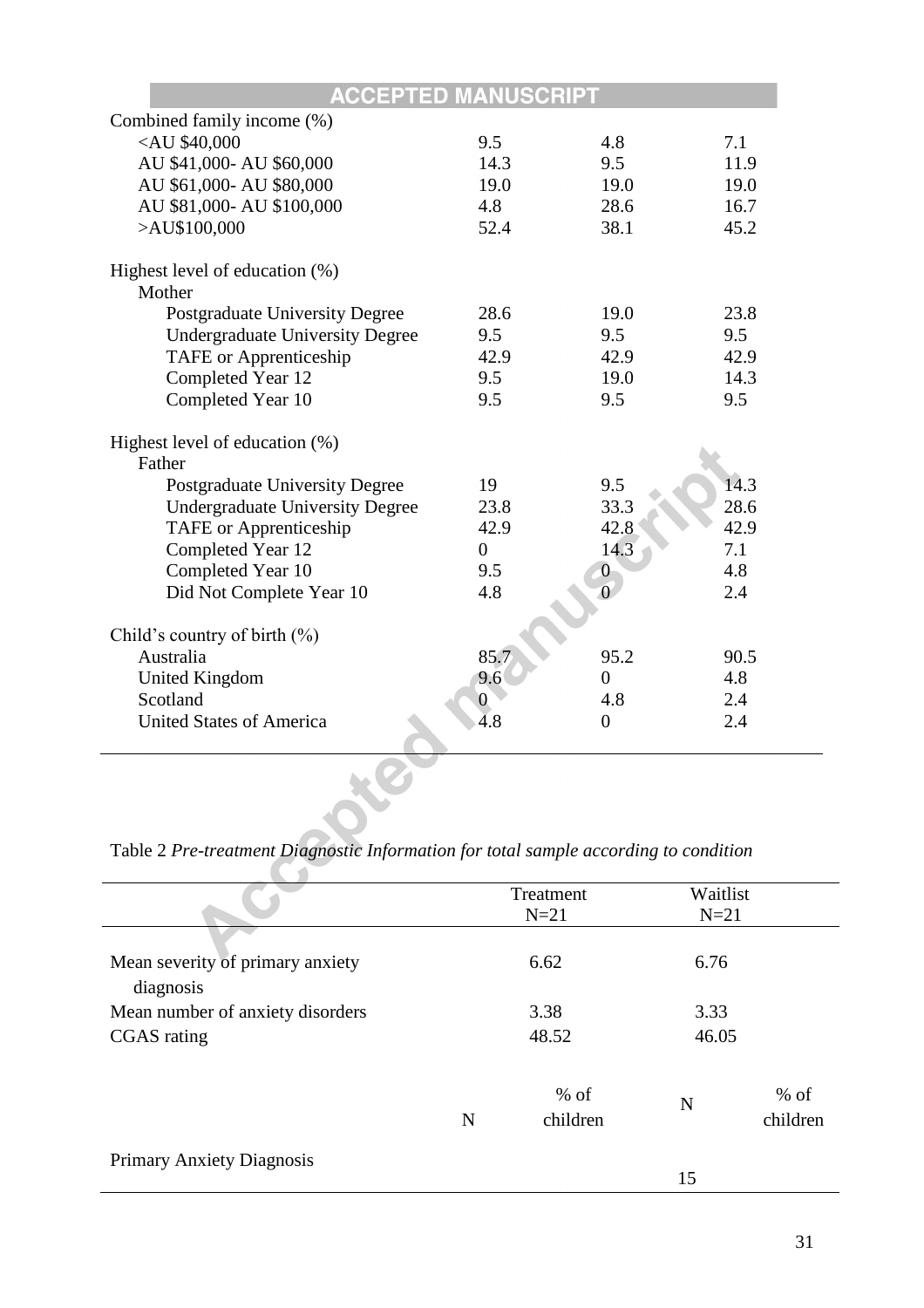|                                     | <b>ACCEPTED MANUSCRIPT</b> |                  |    |      |
|-------------------------------------|----------------------------|------------------|----|------|
| Social Anxiety Disorder             | 14                         | 66.7             | 5  | 71.4 |
| <b>Generalised Anxiety Disorder</b> |                            | 33.3             |    | 23.8 |
| Specific Phobia - Dark              |                            |                  |    | 4.8  |
| <b>Secondary Anxiety Diagnosis</b>  |                            |                  | 4  |      |
| <b>Social Anxiety Disorder</b>      | 6                          | 28.6             | 11 | 19.0 |
| <b>Generalised Anxiety Disorder</b> | 12                         | 57.1             | 2  | 52.4 |
| <b>Separation Anxiety Disorder</b>  |                            | 4.8              |    | 9.5  |
| Specific Phobia – Blood             |                            | 4.8              | っ  | 0    |
| Specific Phobia – Dark              |                            | 4.8              |    | 9.5  |
| Specific Phobia – Insects           |                            | $\left( \right)$ |    | 4.8  |
| Specific Phobia - Thunderstorms     |                            |                  |    | 4.8  |

*Note:* Severity = 0 (none) to 8 (severe), CGAS = Children's Global Assessment Scale

# Table 3 *Estimated marginal means and standard errors for Outcome Variables from pre- to*

*post-assessment*

|               |      | <b>NET</b> |      |                |                  | <b>WLC</b> |         |
|---------------|------|------------|------|----------------|------------------|------------|---------|
|               | Time | M          | SE   | $\overline{d}$ | $\boldsymbol{M}$ | SE         | d       |
| Number of     |      |            |      |                |                  |            |         |
| Diagnoses     | Pre  | 3.38       | .26  |                | 3.33             | .26        |         |
|               | Post | 1.79       | .26  | .95            | 4.00             | .27        | $-.39$  |
| <b>CSR</b>    | Pre  | 6.62       | .31  |                | 6.76             | .31        |         |
|               | Post | 4.10       | .31  | 1.25           | 6.29             | .33        | .23     |
| <b>CGAS</b>   | Pre  | 48.52      | 1.65 |                | 46.05            | 1.65       |         |
|               | Post | 62.10      | 1.68 | $-1.26$        | 48.94            | 1.75       | $-0.26$ |
| SCAS-C        | Pre  | 39.10      | 2.98 |                | 38.48            | 2.98       |         |
|               | Post | 23.77      | 3.20 | .77            | 29.29            | 3.06       | .47     |
| <b>SCAS-P</b> | Pre  | 36.95      | 3.21 |                | 36.62            | 3.21       |         |
|               | Post | 23.80      | 3.32 | .62            | 30.55            | 3.32       | .29     |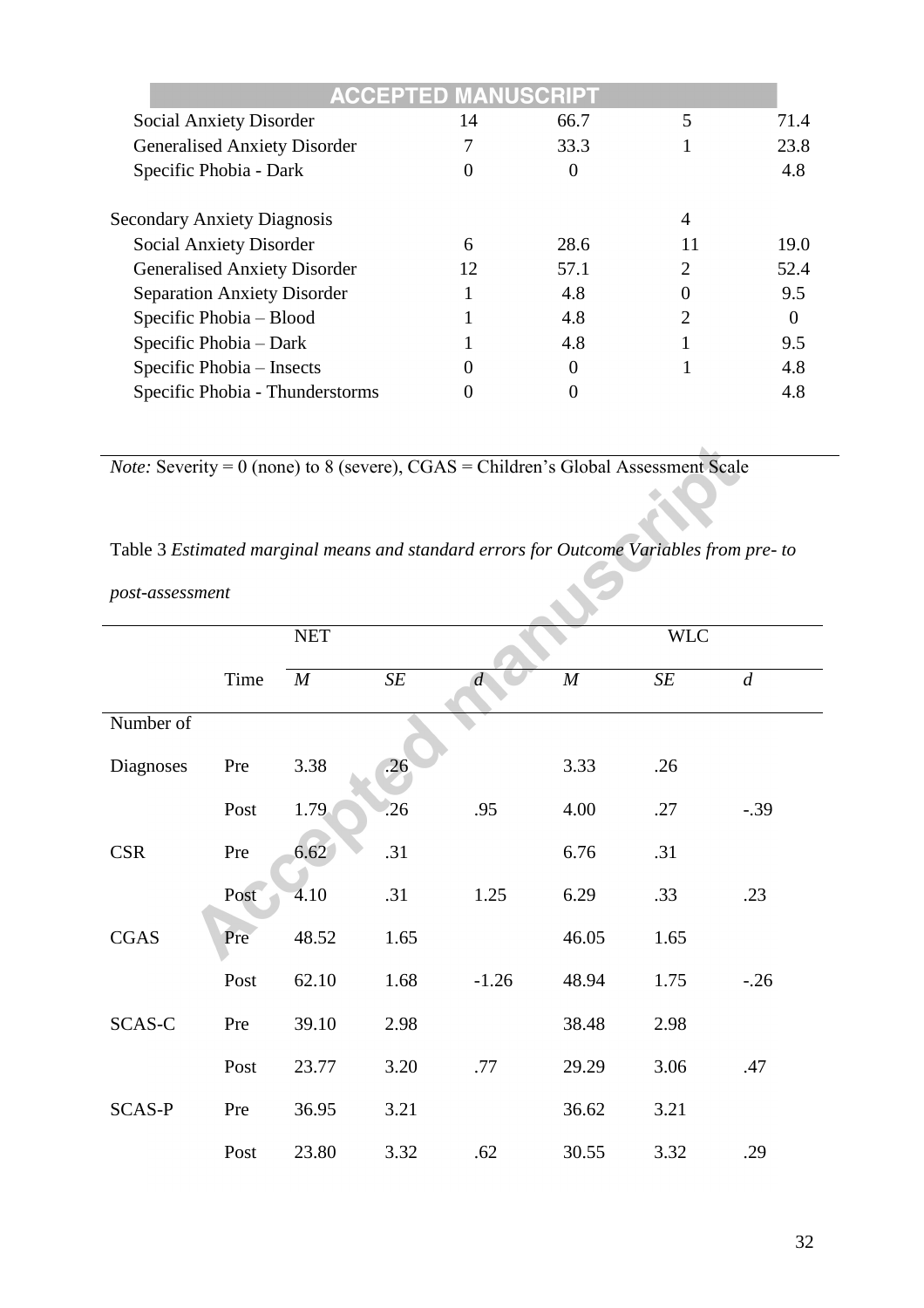|              | <b>ACCEPTED MANUSCRIPT</b> |            |      |      |       |      |     |  |
|--------------|----------------------------|------------|------|------|-------|------|-----|--|
| CBCL-INT Pre |                            | 22.62      | 2.19 |      | 25.91 | 2.19 |     |  |
|              |                            | Post 12.91 | 2.27 | - 67 | 22.22 | 2.27 | .26 |  |

Note: Effect sizes were calculated from Pre to Post within condition.

Table 4 *Effects for NET and WLC for Outcome Variables from pre- to post-assessment* 

|                            | B           | <b>SE</b> | ES      |
|----------------------------|-------------|-----------|---------|
| <b>Number of Diagnoses</b> |             |           |         |
| Intercept                  |             |           |         |
| <b>WLC</b> baseline        | 3.38***     | .26       | 4.06    |
| NET-WLC                    | $-.05$      | .35       | $-.06$  |
| Slope pre to post          |             |           |         |
| WLC slope                  | $-1.60***$  | .28       | $-1.92$ |
| NET-WLC slope              | $2.26***$   | .40       | 2.72    |
| <b>Random Effects</b>      |             |           |         |
| Level 1 residual variance  |             | .73       |         |
| Level 2 residual variance  |             | $-.04$    |         |
|                            |             |           |         |
| CSR                        |             |           |         |
| Intercept                  |             |           |         |
| <b>WLC</b> baseline        | $6.62***$   | .31       | 6.23    |
| NET-WLC                    | .14         | .43       | .14     |
| Slope pre to post          |             |           |         |
| WLC slope                  | $-2.52***$  | .40       | $-2.37$ |
| NET-WLC slope              | $2.05***$   | .58       | 1.93    |
| <b>Random Effects</b>      |             |           |         |
| Level 1 residual variance  |             | 1.39      |         |
| Level 2 residual variance  |             | $-.26$    |         |
|                            |             |           |         |
| <b>CGAS</b>                |             |           |         |
| Intercept                  |             |           |         |
| <b>WLC</b> baseline        | 48.52***    | 1.65      | 9.08    |
| NET-WLC                    | $-2.48$     | 2.33      | $-.46$  |
| Slope pre to post          |             |           |         |
| WLC slope                  | 13.58***    | 1.72      | 2.54    |
| NET-WLC slope              | $-10.69***$ | 2.48      | $-2.00$ |
| <b>Random Effects</b>      |             |           |         |
| Level 1 residual variance  |             | 29.24     |         |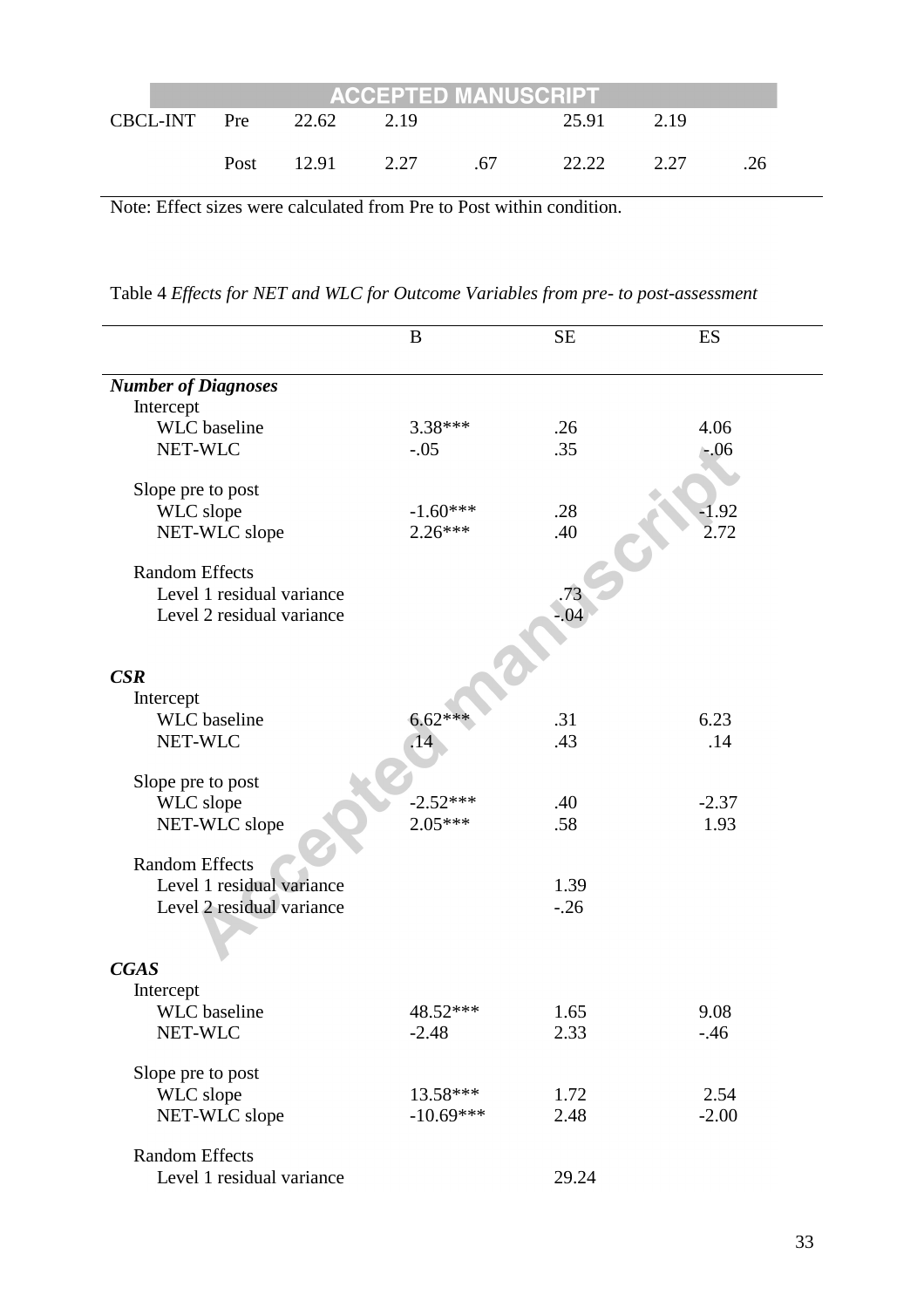Level 2 residual variance -.66

\* p<.05; \*\*p<.01; \*\*\*p<.001 *(continued)* Note: Effect sizes were calculated as estimated fixed effects divided by the square root of the sum of the two variance components

|                                                    | B           | <b>SE</b>      | ES      |
|----------------------------------------------------|-------------|----------------|---------|
| $SCAS - C$                                         |             |                |         |
| Intercept                                          |             |                |         |
| <b>WLC</b> baseline                                | 39.10***    | 2.98           | 4.54    |
| NET-WLC                                            | $-.62$      | 4.22           | $-.07$  |
| Slope pre to post                                  |             |                |         |
| WLC slope                                          | $-15.33***$ | 2.09           | $-1.78$ |
| NET-WLC slope                                      | $6.14*$     | 2.79           | .71     |
| <b>Random Effects</b>                              |             |                |         |
| Level 1 residual variance                          |             | 52.79          |         |
| Level 2 residual variance                          |             | 21.41          |         |
|                                                    |             |                |         |
| $SCAS - P$                                         |             |                |         |
| Intercept                                          |             |                |         |
| <b>WLC</b> baseline                                | 39.95***    | 3.21           | 4.10    |
| NET-WLC                                            | $-.33$      | 4.54           | $-.03$  |
| Slope pre to post                                  |             |                |         |
| WLC slope                                          | $-13.15***$ | 2.36           | $-1.35$ |
| NET-WLC slope                                      | $7.08*$     | 3.34           | .73     |
|                                                    |             |                |         |
| <b>Random Effects</b>                              |             |                |         |
| Level 1 residual variance                          |             | 73.08          |         |
| Level 2 residual variance                          |             | 21.96          |         |
|                                                    |             |                |         |
| <b>CBCL - INT</b>                                  |             |                |         |
| Intercept                                          |             |                |         |
| <b>WLC</b> baseline                                | 22.62***    | 2.19           | 3.41    |
| NET-WLC                                            | 3.29        | 3.10           | .50     |
| Slope pre to post                                  |             |                |         |
| WLC slope                                          | $-9.71***$  | 1.59           | $-1.47$ |
| NET-WLC slope                                      | $6.02*$     | 2.25           | .91     |
|                                                    |             |                |         |
| <b>Random Effects</b><br>Level 1 residual variance |             |                |         |
| Level 2 residual variance                          |             | 33.48<br>10.42 |         |
|                                                    |             |                |         |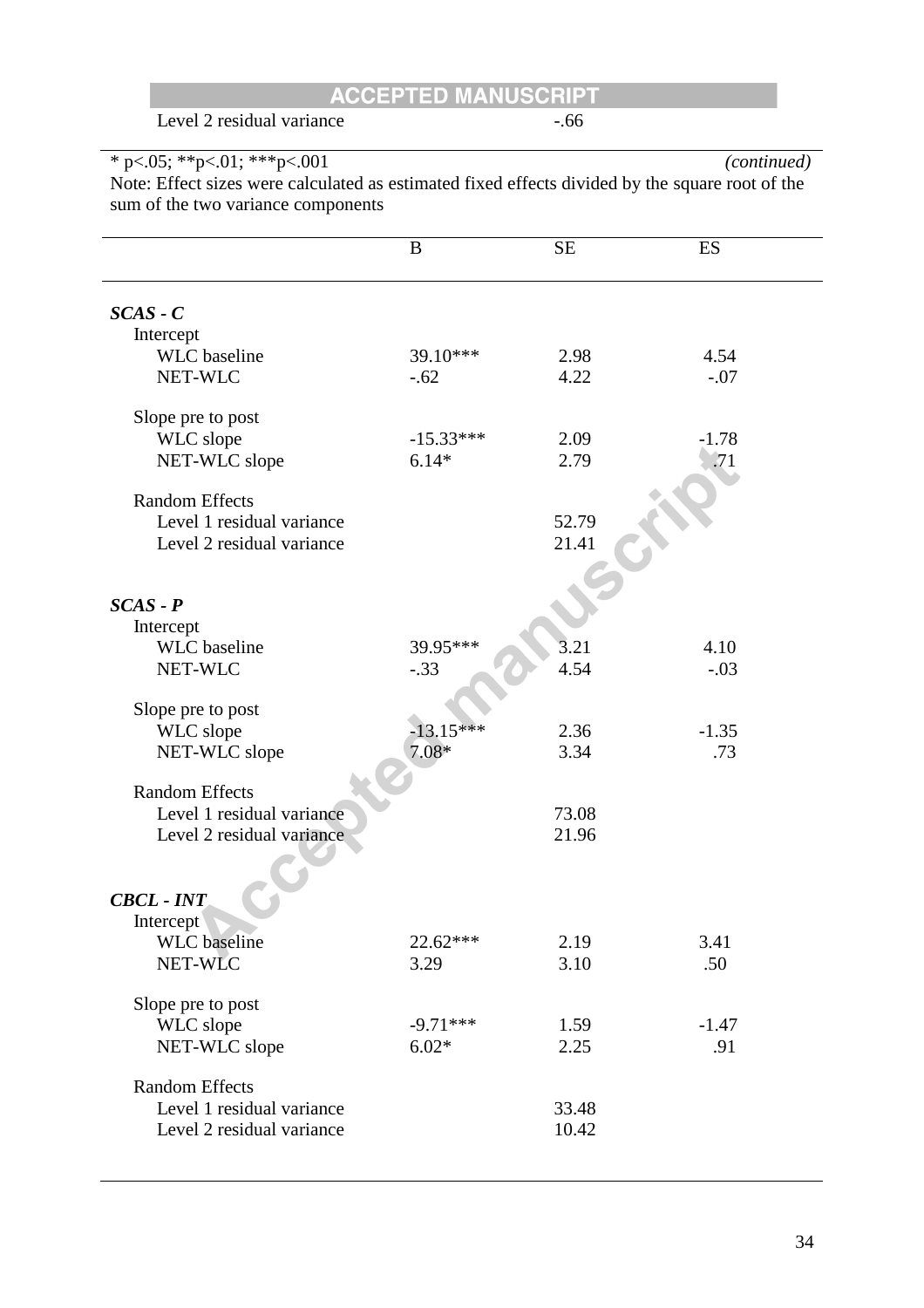## \* p<.05; \*\*p<.01; \*\*\*p<.001 *(continued)*

Note: Effect sizes were calculated as estimated fixed effects divided by the square root of the sum of the two variance components.

Table 5 *Estimated marginal means and standard errors for Outcome Variables from pre- to* 

|                     |          | <b>NET</b> |      |                  |
|---------------------|----------|------------|------|------------------|
|                     | Time     | $\cal M$   | SE   | $\boldsymbol{d}$ |
| Number of Diagnoses | Pre      | 3.38       | .21  |                  |
|                     | Post     | 1.77       | .22  |                  |
|                     | $3-$ mth | 1.46       | .23  | 1.91             |
| <b>CSR</b>          | Pre      | 6.62       | .45  |                  |
|                     | Post     | 4.11       | .46  |                  |
|                     | $3-$ mth | 3.37       | .48  | 1.54             |
| <b>CGAS</b>         | Pre      | 48.52      | 1.89 |                  |
|                     | Post     | 62.10      | 1.92 |                  |
|                     | $3-$ mth | 67.12      | 2.01 | $-2.08$          |
|                     |          |            |      |                  |
| SCAS-C              | Pre      | 39.10      | 2.78 |                  |
|                     | Post     | 23.40      | 2.94 |                  |
|                     | $3-$ mth | 22.10      | 3.01 | 1.28             |
| <b>SCAS-P</b>       | Pre      | 36.95      | 3.29 |                  |
|                     | Post     | 23.89      | 3.39 |                  |
|                     | $3-$ mth | 21.07      | 3.49 | 1.03             |
| CBCL-INT            | Pre      | 22.62      | 2.07 |                  |
|                     | Post     | 12.95      | 2.13 |                  |
|                     | $3-$ mth | 11.86      | 2.20 | 1.10             |
|                     |          |            |      |                  |

*post-assessment and 3-month follow-up*

Note: Effect sizes were calculated from Pre to 3-month within condition.

Table 6 *Effects for NET Outcome Variables from pre- to post-assessment and 3-month follow-*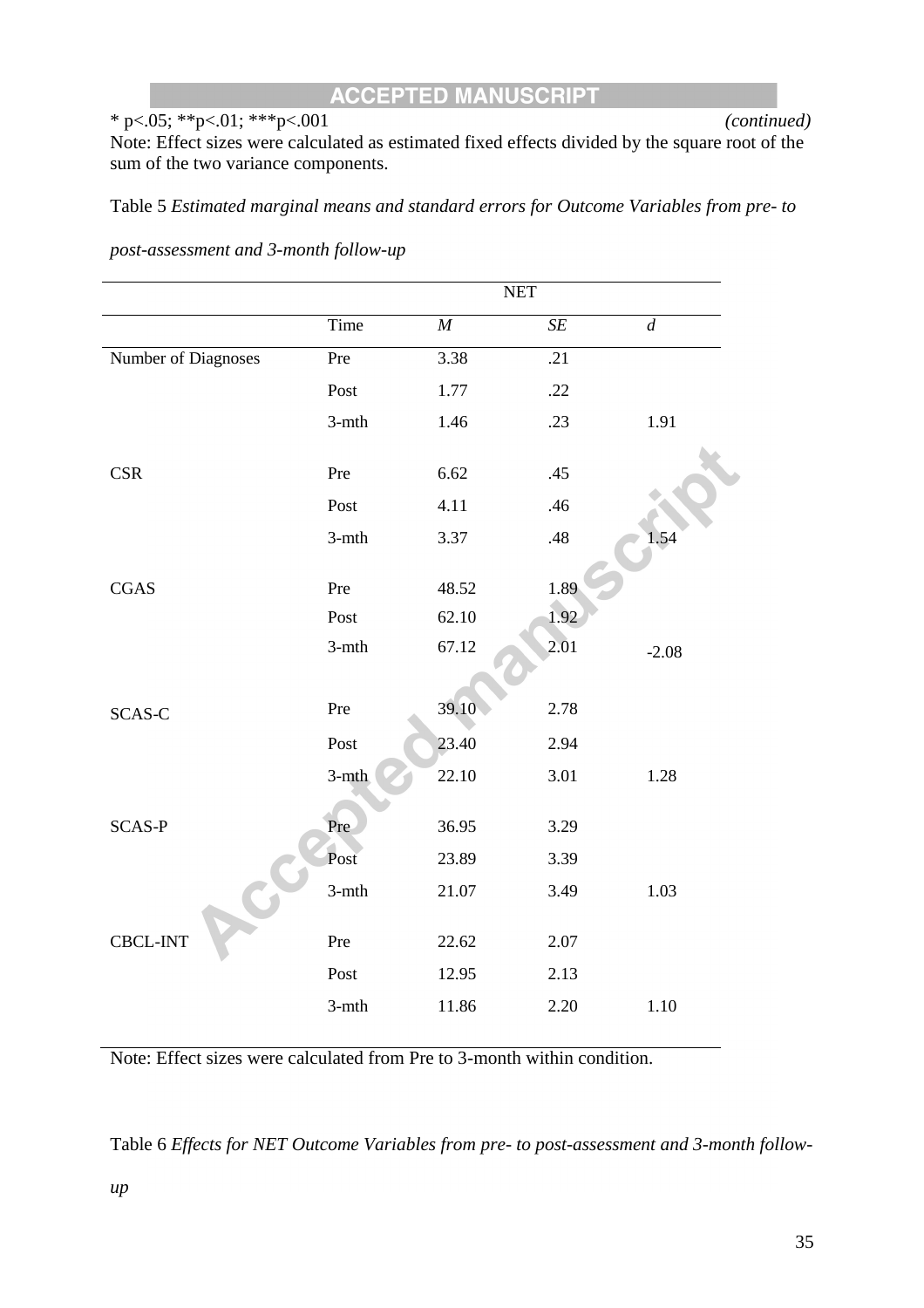|                                         | <b>ACCEPTED MANUSCRIPT</b> |           |         |
|-----------------------------------------|----------------------------|-----------|---------|
|                                         | B                          | <b>SE</b> | ES      |
|                                         |                            |           |         |
| <b>Number of Diagnoses</b>              |                            |           |         |
| Slope pre to post                       |                            |           |         |
| NET pre to 3-month                      | $-1.92***$                 | .31       | $-2.53$ |
| NET pre to post                         | $-1.62***$                 | .27       | $-2.13$ |
| <b>Random Effects</b>                   |                            |           |         |
| Level 1 residual variance               |                            | .04       |         |
| Level 2 residual variance               |                            | .94       |         |
|                                         |                            |           |         |
| $\mathbf{CSR}$                          |                            |           |         |
| Slope pre to post<br>NET pre to 3-month | $-3.25***$                 | .62       | $-1.52$ |
| NET pre to post                         | $-2.51***$                 | .53       | $-1.18$ |
|                                         |                            |           |         |
| <b>Random Effects</b>                   |                            |           |         |
| Level 1 residual variance               |                            | .40       |         |
| Level 2 residual variance               |                            | 4.17      |         |
| <b>CGAS</b>                             |                            |           |         |
| Slope pre to post                       |                            |           |         |
| NET pre to 3-month                      | 18.59***                   |           | 1.94    |
| NET pre to post                         | 13.58***                   | 1.96      | 1.42    |
|                                         |                            |           |         |
| <b>Random Effects</b>                   |                            |           |         |
| Level 1 residual variance               |                            | 17.09     |         |
| Level 2 residual variance               |                            | 74.74     |         |
| SCAS-C                                  |                            |           |         |
| Slope pre to post                       |                            |           |         |
| NET pre to 3-month                      | $-17.00***$                | 2.43      | $-1.02$ |
| NET pre to post                         | $-15.70***$                | 1.84      | $-0.95$ |
|                                         |                            |           |         |
| <b>Random Effects</b>                   |                            |           |         |
| Level 1 residual variance               |                            | 114.15    |         |
| Level 2 residual variance               |                            | 162.34    |         |
|                                         |                            |           |         |

\* p<.05; \*\*p<.01; \*\*\*p<.001 *(Continued)*

Note: Effect sizes were calculated as estimated fixed effects divided by the square root of the sum of the two variance components.

|                                                     | В           | <b>SE</b> | ES      |  |
|-----------------------------------------------------|-------------|-----------|---------|--|
| $SCAS-P$<br>Slope pre to post<br>NET pre to 3-month | $-15.88***$ | 3.02      | $-0.82$ |  |